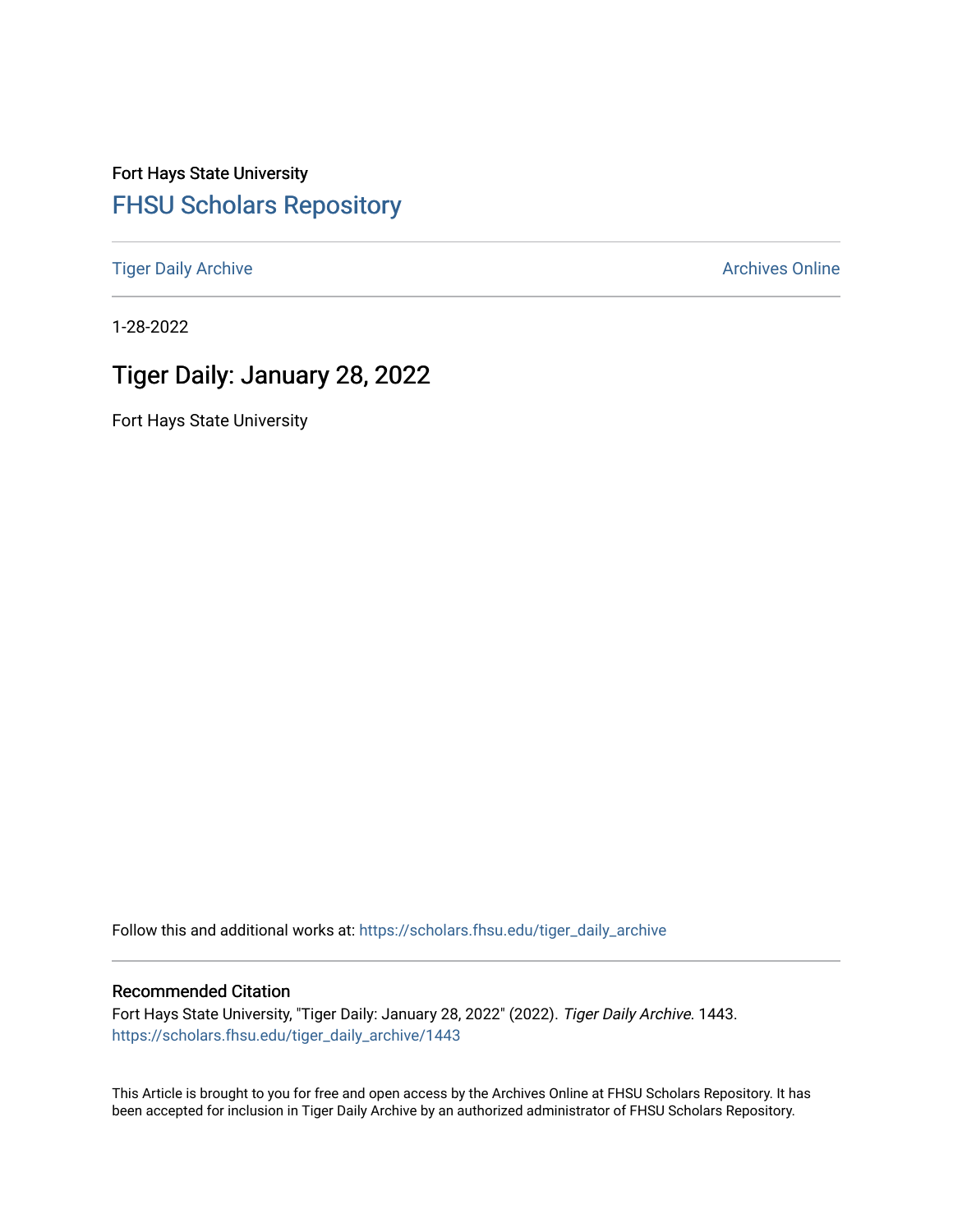**From:** Tiger Daily **Sent:** Friday, January 28, 2022 10:00 AM **To:** Tiger Daily <TigerDaily@fhsu.edu> **Subject:** Tiger Daily [January 28, 2022]



## **ANNOUNCEMENTS**

- **[COVID-19 Updates](#page-3-0)**
- **[Calendar: Upcoming Professional Development Opportunities](#page-3-1)**
- **[Yoga and Mindfulness –](#page-3-2) New Location! \*UPDATE – Moved to Thursdays\***
- **[Spring Break Service Trip Opportunity](#page-3-3)**
- **[Nominate an Alum or Friend Worthy of an Alumni Award](#page-3-4) \*Deadline Approaching\***
- **[Call For Chapters: Implementing Diversity, Equity, Inclusion, and Belonging in](#page-3-5)  [Educational Management Practices](#page-3-5)**
- **[Torch and Lighthouse Award Nominations are OPEN –](#page-4-0) Recognize an Outstanding [Senior and Graduate Student](#page-4-0)**
- **[Allied Health Department Seeks Obstetrical Models for Student Training from](#page-4-1)  [Campus Community and Hays](#page-4-1) Community**
- **[The 2021-2022 Staff Development Fund Application Deadline is February 1, 2022](#page-4-2)**
- **[Free Dental Clinic!](#page-5-0) \*UPDATE – Volunteers Needed!\***
- **University Photo - [February Studio Dates](#page-5-1)**
- **[Hispanic Film Festival Dates Spring 2022](#page-5-2)**
- **[Hispanic Dance Sessions Spring 2022](#page-6-0)**
- **[Spring 2022 Academic Advising Certificates and Trainings](#page-7-0)**
- **[NOTICE: Annual Steam Shut Down May 16th-27th](#page-8-0)**
- **[FHSU Giving Day –](#page-9-0) Call for Projects**
- **["Human Nature" On Display in Moss-Thorns Gallery of Art](#page-9-1)**
- **[Substitute Teachers Needed in Kansas](#page-9-2)**
- **[Winter Convocation to Be Held February 4 In Beach/Schmidt Performing Arts Center](#page-10-0)**
- **[United Airlines Discount for Spring Commencement](#page-10-1)**
- **[Practice German with the Department of Modern Languages](#page-10-2)**
- **[Leave Without Pay](#page-11-0)**
- **[Forsyth Library Recognizes Scholarly Accomplishments](#page-11-1)**
- **[Multidisciplinary Research Tea Party, February 14th \(Register Now\)](#page-11-2)**
- **[United Airlines Fall Commencement Discount](#page-11-3)**
- **[Accepting applications for 2022 Faculty Summer Grants for Research, Creative, or](#page-12-0)  [Grants Activity](#page-12-0)**

## **EVENTS**

## **FUTURE EVENTS**

• **[Disney College Program Information Session](#page-12-1) – February 3; 3:00pm – 4:00pm**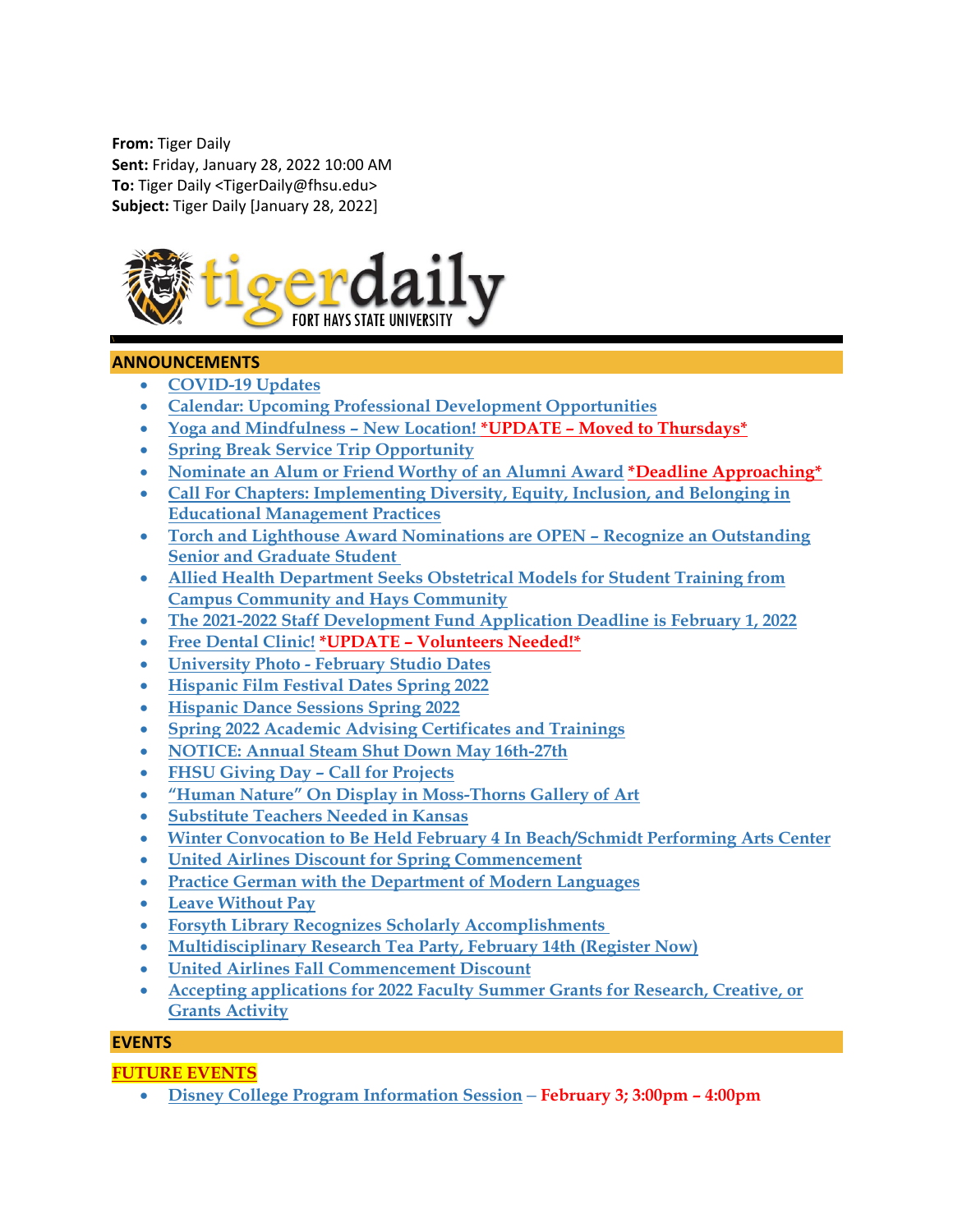- **Opening Reception – ["Human Nature" at Moss-Thorns](#page-12-2) - February 4; 6:00pm-8:00pm**
- **MDC Workshop - [Women's Empowerment Series -](#page-12-3) Own Your Accomplishments: [Know Your Worth!](#page-12-3) – February 8; 1:00pm – 2:30pm**
- **MDC Workshop - [The Change Cycle](#page-13-0) - March 2; 9:00am – 12:00pm**
- **MDC Workshop – [Women's Empowerment Series-Wonder](#page-13-1) Woman: She's Bossy! - March 8; 1:00pm – 2:30pm**
- **[CliftonStrengths Essentials: Level 1](#page-13-2) - March 9; 9:00am – 4:00pm**
- **[CliftonStrengths Engaged: Level 2](#page-13-3) - March 23; 9:00am – 4:00pm**
- **MDC Workshop - [Women's Empowerment Series-Raise](#page-14-0) the Bar (How to Network) - April 12; 1:00pm – 2:30pm**
- **[FHSU Holocaust Remembrance Committee's Virtual Book Club](#page-14-1) - April 14; 6:00pm**

## **EMPLOYMENT OPPORTUNITIES**

- **Chair – [Department of Agriculture](#page-14-2)**
- **[Marketing Content Strategist –](#page-14-3) University Marketing**
- **Assistant Director of [Digital Strategy and Marketing](#page-15-0)**
- **Maintenance and Repair Technician – Gross Coliseum**
- **Administrative Specialist – [Office of Technology Services](#page-15-1)**
- **Administrative Specialist – Office of the Provost and Office of Institutional Effectiveness for Quality Improvement**
- **Applications Developer II – [Office of Technology Services](#page-16-0)**
- **[Financial Aid Advisor –](#page-16-1) Office of Financial Aid**
- **[Administrative Specialist -](#page-17-0) Admissions**
- **[Instructional Technologist, Department of Teaching Innovation and Learning](#page-17-1)  [Technologies](#page-17-1)**
- **[Instructor of Psychology Position -](#page-18-0) Department of Psychology**
- **[Accounting Specialist—Student Fiscal Services](#page-18-1)**
- **[Enrollment Management Assistant –](#page-19-0) Registrar's Office**

## **SHARE WITH STUDENTS**

- **[Student Employment Opportunities –](#page-19-1) Student Information Processing**
- **[Student Employment Opportunities –](#page-19-2) Memorial Union**
- **[Student Employment Opportunities –](#page-19-3) Residential Life**
- **[Nominate a Faculty Member for the Pilot Award](#page-20-0)**
- **[Paid Internships for FHSU Students](#page-20-1)**
- **[Student Employment Opportunities -](#page-20-2) Forsyth Library**
- **[FHSU Tigers Without Limits Support Group](#page-22-0)**
- **[VALUE is back for 2022-23!](#page-22-1)**
- **Interview Opportunities - [McPherson County Special Education Cooperative +](#page-23-0)  [Techtronic Industries \(TTI\)](#page-23-0)**
- **[Resume Madness!](#page-23-1)**
- **[Pizza for Future STEM Education Students](#page-23-2)**
- **[Student Employment Opportunities –](#page-24-0) Docking Institute**
- **[Health & Wellness Career Fair 2022](#page-24-1)**
- **Student Employment Opportunity – [Department of Communication Sciences and](#page-25-0)  [Disorders](#page-25-0)**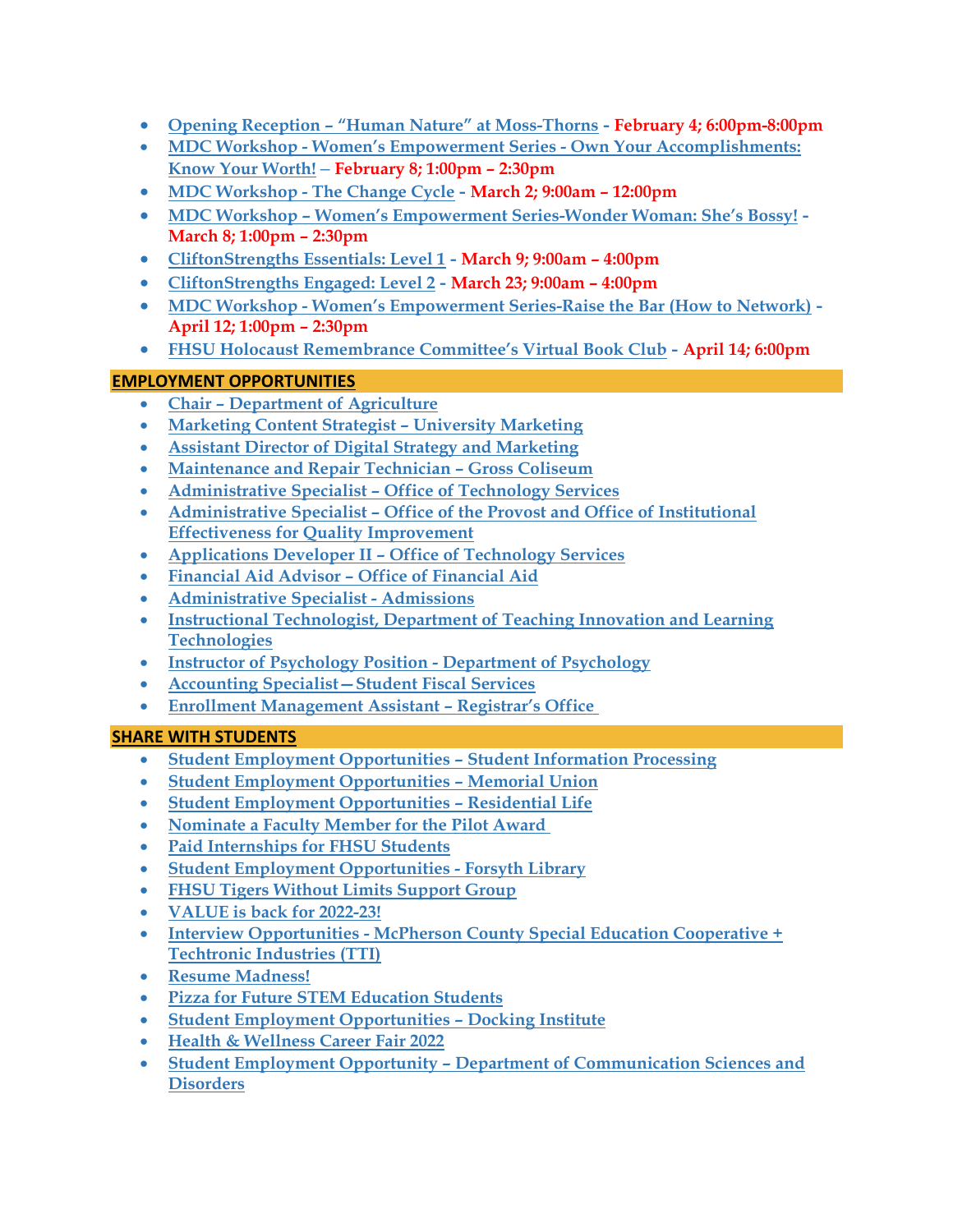#### **ANNOUNCEMENTS**

## <span id="page-3-0"></span>**COVID-19 Updates**

The [COVID-19 Response website](https://www.fhsu.edu/covid-19-response/index) is where we post the latest information about the pandemic, including a new COVID-19 Dashboard that is updated every Tuesday.

## <span id="page-3-1"></span>**Calendar: Upcoming Professional Development Opportunities**

Check out upcoming professional development opportunities! The TILT TigerLearn event calendar is your go-to for professional development at FHSU! Check it out here: [http://tigerlearn.fhsu.edu/events/.](http://tigerlearn.fhsu.edu/events/)

To provide faculty and staff with one easy place to see all professional development at FHSU, we're happy to include your event on the TigerLearn calendar. We can include links to your registration site, contact persons for questions, etc. Just contact [TILT-FacultyDev@fhsu.edu,](mailto:TILT-FacultyDev@fhsu.edu) and we'll add your event right away!

### <span id="page-3-2"></span>**Yoga and Mindfulness – New Location!**

**Yoga on the Lawn**, now **Yoga and Mindfulness,** hosted by Health and Wellness Services (formerly the Kelly Center) and the Tiger Fitness Center (formerly the Wellness Center) will now be held indoors.

Please join us for a restorative yoga session **in the Dance Room in Cunningham Hall** each **Thursday** evening from 5:30-6:30pm. You may bring your own yoga mat or we'll have some for you to use. A free FHSU yoga mat or \$5 Starbucks gift card will be available to attendees who complete our survey!

## <span id="page-3-3"></span>**Spring Break Service Trip Opportunity**

During Spring Break, Tigers in Service is hosting an Alternative Spring Break Service Trip! From March  $13-17<sup>th</sup>$ , we will be in Springfield, MO to partner up with Convoy of Hope and their Field Team crew. We will be doing a variety of services such as some light construction/community-connected work in nearby communities. To support costs for Convoy of Hope, there is a modest deposit fee for each individual. Please contact Quinn Munk at  $qnmunk@mail.fhsu.edu$  for more information regarding finances and trip details. Deadline to sign up is February 13, 2022.

#### <span id="page-3-4"></span>**Nominate an Alum or Friend Worthy of an Alumni Award**

The Alumni Association is accepting nominations for the 2022 Alumni Awards. The awards honor outstanding graduates and friends of the University in the following categories: Alumni Achievement Award, Distinguished Service Award, Nita M. Landrum Award and the Young Alumni Award. Nomination deadline is Sunday, February 6. View past recipients and make a nomination at <http://fhsuhomecoming.com/awards/nominations/>

## <span id="page-3-5"></span>**Call For Chapters: Implementing Diversity, Equity, Inclusion, and Belonging in Educational Management Practices**

You are invited to submit a chapter for consideration to the forthcoming publication entitled, Implementing Diversity, Equity, Inclusion, and Belonging in Educational Management Practices, published by IGI Global. Please visit<https://lnkd.in/dpphywTF> for more details regarding the publication. To submit your (7000-10,000 word) chapter here, please visit: [https://lnkd.in/d6T43j-k.](https://lnkd.in/d6T43j-k) You can also find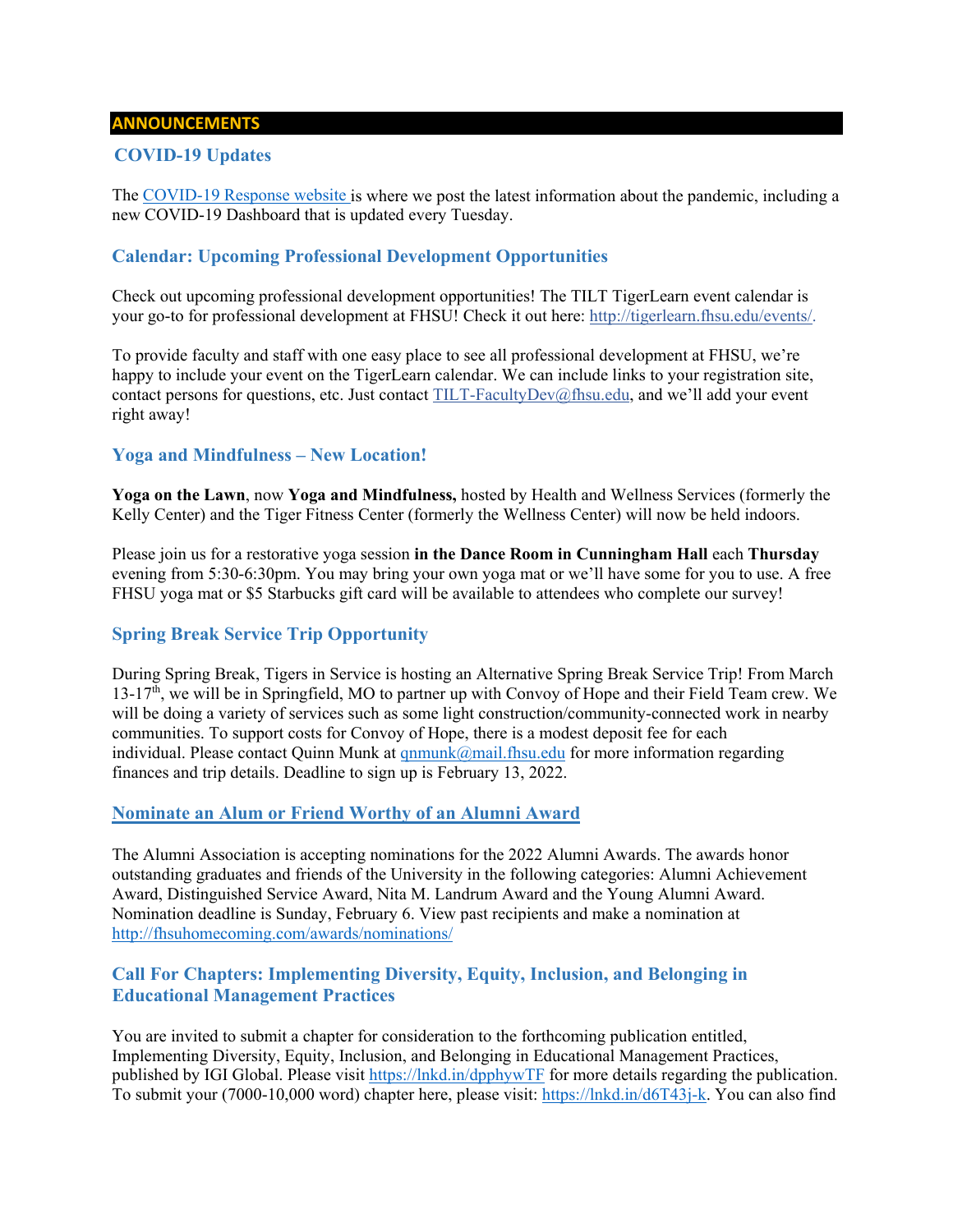detailed manuscript formatting and submission guidelines at [https://lnkd.in/dAKvbTt3.](https://lnkd.in/dAKvbTt3) Questions can be directed to Dr. Abeni El-Amin, Assistant Professor, Robbins College of Business and Entrepreneurship, Fort Hays State University, [aelamin@fhsu.edu.](mailto:aelamin@fhsu.edu) **The deadline for submission is February 27, 2022**.

## <span id="page-4-0"></span>**Torch and Lighthouse Award Nominations are OPEN – Recognize an Outstanding Senior and Graduate Student**

Torch and Lighthouse Award Nominations are OPEN – Recognize an Outstanding FHSU Senior and/or Graduate Student

The Torch Award honors a graduating senior by recognizing academic excellence as well as active service to student, civic, or professional organizations. You can nominate a graduating senior at <https://fhsualumni.com/awards/torch-award-nominations>

The Lighthouse Award recognizes an outstanding graduate student in the 2022 graduating class. You can nominate a graduate student at<https://fhsualumni.com/awards/lighthouse-award-nominations>

## <span id="page-4-1"></span>**Allied Health Department Seeks Obstetrical Models for Student Training from Campus Community and Hays Community**

The Allied Health Ultrasound program is seeking **expecting mothers** from the FHSU faculty, staff, or student population as well as from the community willing to serve as a scan model for training ultrasound students. Each ultrasound scan is supervised by a certified sonographer that works with the students to learn the proper mechanics of ultrasound scanning. Each scan will take about one hour. There is no charge. There is no official report reading from a physician generated. Requirements to volunteer, is that the expecting mother is between 20 and 40 weeks at their scheduled scan time, the mother cannot be considered to be in a high risk pregnancy, and must visit with their physician to ensure they know you are volunteering for this service. Ultrasound appointments will be set up for Tuesday early afternoons or Wednesday mornings. Appointment times will begin at the end of January and run through the end of April. With COVID precautions, patients and their guests will be asked to wear masks as will the students and faculty during the scan.

For those interested or if you know someone who might be interested, please contact Jennifer Wagner at [jrwagner@fhsu.edu](mailto:jrwagner@fhsu.edu) for more information.

## <span id="page-4-2"></span>**The 2021-2022 Staff Development Fund Application Deadline is February 1, 2022**

Applications need to be submitted electronically and progress through the approval process (applicant, chair/supervisor, and dean/vice president) by the deadline date. When submitting your application, please be aware of earlier department/college deadlines as well. The Staff Development Application is now located on Workday Workflow/Purchasing/Staff Development Application Form.

Final deadline is May 1, 2022

Please read the Staff Guidelines prior to completing the Application Form. Additional information can be found on our web site:<https://fhsu.edu/president/strategicplan/> untapped-potential/goals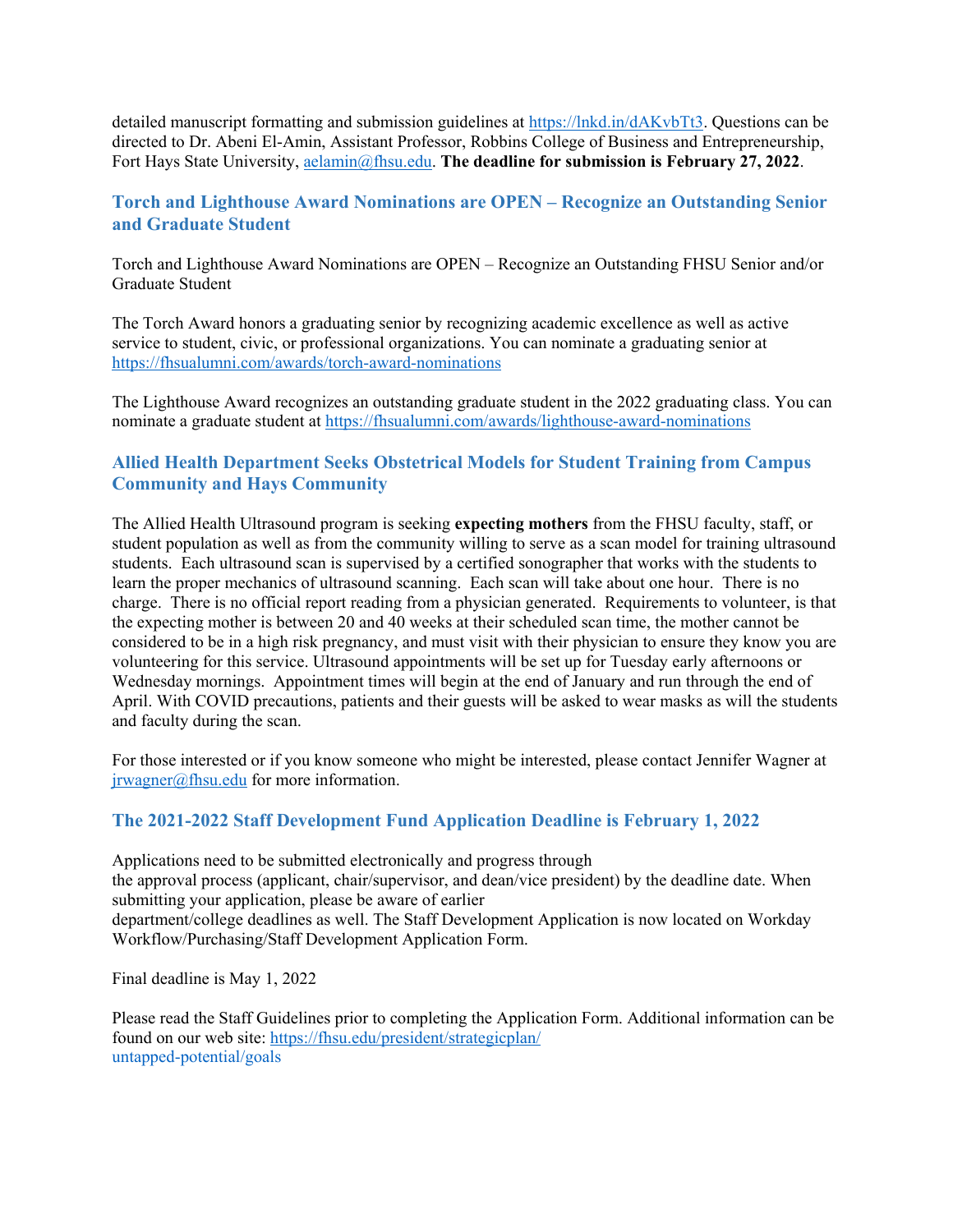If you have any questions or would like assistance accessing the application on your Workspace and/or completing the Application Form, please feel free to contact me by phone at 4251. Thank you!

#### **Staff Development Committee**

Kathy Herrman David Storer Robert Duffy Kristin Wolf Donna Augustine Will Stutterheim

## <span id="page-5-0"></span>**Free Dental Clinic!**

The Kansas Dental Charitable Foundation is pleased to announce the Kansas Mission of Mercy (KMOM) **free dental clinic scheduled for March 25-26, 2022 at the Ellis County Fairgrounds** in Hays. Services provided include cleanings, fillings, and extractions. Services are provided on a first come, first served basis and all patients must be able to wait in line - no appointments (exceptions are made for children). The clinic opens at 5:30 AM on both Friday and Saturday.

Please contact Jess Albin at Health and Wellness Services [\(jkalbin@fhsu.edu\)](mailto:jkalbin@fhsu.edu) with any questions and be sure to learn more important information at<http://www.ksdentalfoundation.org/patients/>

#### **UPDATE — Volunteers needed!**

The Kansas Mission of Mercy (KMOM) event will be held Friday March 25th - Saturday 26th. It will treat nearly 750 patients ABSOLUTELY FREE in two days at the Ellis County Fairgrounds. They will need about **500 volunteers** throughout the weekend including a set-up crew on Thursday, March 25th and a tear-down group on Saturday 26th.

Volunteers will register online starting December 20, 2021. Each volunteer must sign up separately. They will choose which shifts they would like to work. The doors open at 5:30am each day. There are opportunities to hand out meals for breakfast and lunch to patients, work in the volunteer room to feed those volunteering, registration assistance, translators, just to mention a few.

## <span id="page-5-1"></span>**University Photo - February Studio Dates**

University Relations and Marketing will be offering open studio times for those faculty, staff, and student employees who have not yet had a university photo taken or need an updated picture. Upcoming dates are February  $21^{st}$  &  $22^{nd}$ .

Sign up for your photo time through the Google form below:

Where: Hammond Hall 114 When: <https://forms.gle/Nna8mA6fiMWGd2zDA>

Questions? Please email Trever Rohn.

#### <span id="page-5-2"></span>**Hispanic Film Festival Dates Spring 2022**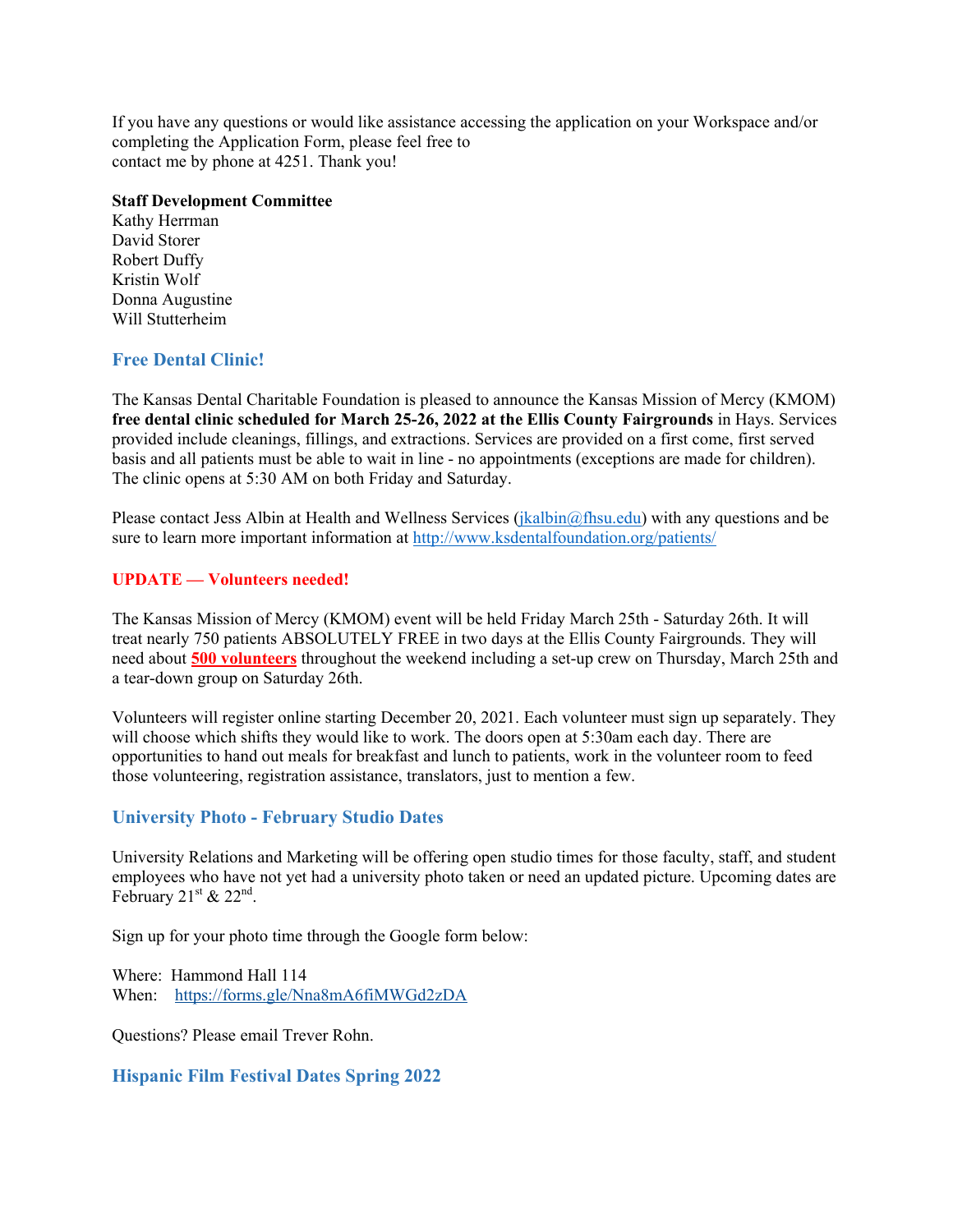### **Hispanic Film Festival 1st Film:**

**WHAT?** *Ocho apellidos vascos (Spanish Affair)*, (2014) Director: Emilio Martínez-Lázaro **WHEN?** Monday February 14, 2022 6:00 PM **WHERE?** Albertson Hall Room 169

The FHSU and Hays Community are invited to view *Ocho apellidos vascos*, directed by Emilio Martínez-Lázaro, at the Department of Modern Languages Annual Hispanic Film Festival on February 14, 2022 at 6:00 PM, in Albertson Hall, room 169.

\*All films are presented as part of the Modern Languages courses 325/326, and will be in Spanish with English subtitles.

Please wear a mask inside AH 169 at all times!

Future Dates: Monday February 28 at 6:00pm in AH 169 Monday March 28 at 6:00pm in AH 169 Monday April 25 at 6:00pm in AH 169

*Sponsored by the Modern Languages Department* 

## <span id="page-6-0"></span>**Hispanic Dance Sessions Spring 2022**

On Wednesday Feb 2, Nicole English will teach a Zambra Session from 6:30 - 9:00 PM. (Plan to stay for one hour and 25 minutes at least (warm up and cool down sessions).

Plan to stay for one hour and 25 minutes at least (warm up and cool down sessions). Our dance sessions are practical, hands-on-learning sessions, which teach dancing steps and dance choreographies using original music from the countries we are teaching about. We teach about the culture, context, and the rich diversity each dance and country provide. Through the dances and music, you will immerse yourself in a specific culture and learn about it. All dances we teach are connected somehow to Hispanic culture, and through Hispanic Dance Sessions, we aim to promote Hispanic culture and diversity at FHSU and in Hays, KS. Sessions will be taught live and will also be streamed live on ZOOM to make it accessible and inclusive to friends who cannot make it to the campus sessions. Please wait until we open the Zoom room for you.

Please wear a mask inside CH 122 at all times during the dance session!

**<https://fhsu.zoom.us/j/97434239882?pwd=NGIwOFdSS0VPS2ZPdm56WUE2Tlc1UT09>**

Spring 2022 Schedule Wed Feb 2 Zambra from 6:30 - 9:00pm (Nichole English) Wed Feb 9 Ballet Exercise from 6:30 - 9:00pm (Sofi, Hannah) Wed Feb 16 Salsa from 6:30 - 9:00pm (Chita Espino) Wed Feb 23 Traditional Caribbean Dances from 6:30 - 9:00pm (Nichole English) Wed March 2 Lyrical Dance (Body Expression) & Introduction to Jazz from 6:30 - 9:00pm (Sofi, Hannah) Wed March 9 Flamenco & Castañuelas (Castanets) from 6:30 - 9:00pm (Chita Espino)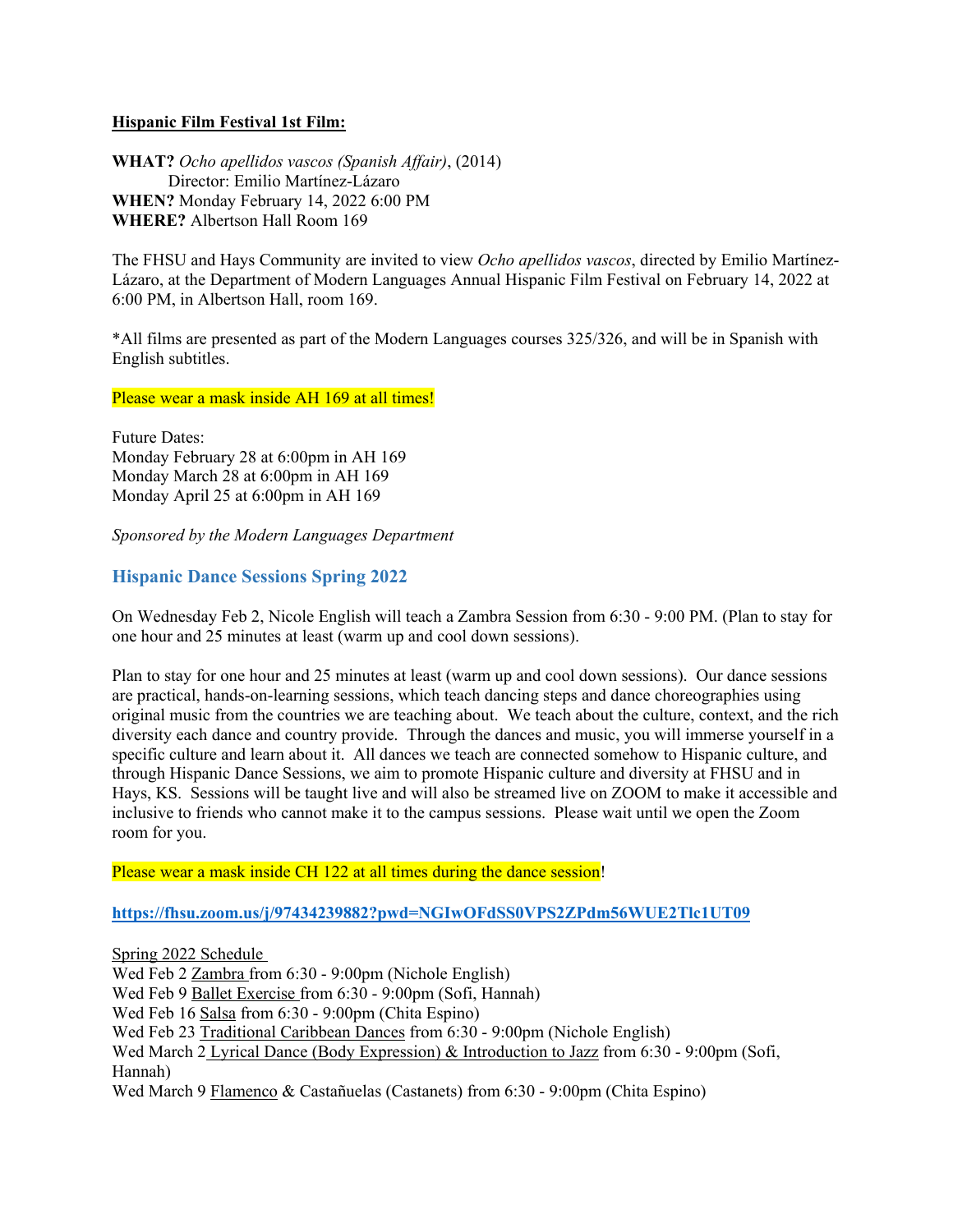Wed March 16 Spring Break (No dance session)

Wed March 23 Caribbean Fusion Dances from 6:30 - 9:00pm (Nichole English) Wed March 30 Lyrical Dance (Body Expression) & Jazz from 6:30 - 9:00pm (Hannah, Sofi) Wed April 6 Zambra Fusion (Spanish & Arabic influences) from 6:30 - 9:00pm (Nichole English)

Wed April 13 Salsa & Jota from Aragon (Spain) from 6:30 - 9:00pm (Chita Espino, Nicole English) Wed April 20 Jazz from 6:30 - 9:00pm (Hannah and Sofi)

Wed April 27 Polynesian Dances (Traditional Hula) from 6:30 - 9:00pm (Nichole English) Wed May 4 (LAST SESSION) Special collaboration tonight from the Barn Hoppers Club. Learn some cool line dancing steps. Salsa Party from 6:30 - 9:00pm (Chita Espino and Nicole English)

*Sponsored by the Spanish Club, Modern Languages Department, and the collaboration of Sociology Department* 

## <span id="page-7-0"></span>**Spring 2022 Academic Advising Certificates and Trainings**

The Academic Advising and Career Exploration Center offers certificates for academic advisors each semester. The schedule for this spring is available below. All sessions will be face-to-face.

If you have attended sessions in the past and need to know which sessions you have left to receive your certificate, please email your name and department to **[advising@fhsu.edu](mailto:advising@fhsu.edu)** for assistance.

**RSVP:** RSVPing is required to gain access to training sessions. Let us know if you are planning to attend by replying to **[advising@fhsu.edu](mailto:advising@fhsu.edu)**. We will send you a calendar entry that you will need to "Accept and Send the Response Now". This will allow us to prepare appropriately.

## **ADVISING TECHNOLOGY CERTIFICATE**

This certificate will provide academic advisors with information related to the primary technology applications utilized to support academic advising at FHSU. Participants must attend each session to receive the certificate. **Participants need to arrive promptly, be on camera for the duration of the training and engage appropriately for each session.** The following are the dates for this certificate.

Thursday, January 27, 2022, 3:30-4:30 PM *Using Technology in Advising: Advising Dashboard and Advising Notes*

Thursday, February 3, 2022, 3:30-4:30 PM *Using Technology in Advising: Transfer Credit* Thursday, February 10, 2022, 3:30-4:30 PM *Using Technology in Advising: Tiger Early Alert* Thursday, February 24, 2022, 3:30-4:30 PM *Using Technology in Advising: Academic History and Academic Plan*

Thursday, March 10, 2022, 3:30-4:30 PM *Using Technology in Advising: Academic Progress*

## **CAREER ADVISING CERTIFICATE**

This is a great professional development opportunity for those interested in effectively providing career advising to their advisees, gaining an understanding of how the career exploration process works in AACE and the role of the UNIV 100: Major and Career Exploration course. Participants must attend each session to receive the certificate. **Participants need to arrive promptly, be on camera for the duration of the training and engage appropriately for each session.** The following are the dates for this certificate.

Tuesday, February 1, 2022, 12-1 PM *Career Advising: What is Career Advising?* Tuesday, February 8, 2022, 12-1 PM *Career Advising: FHSUMajors.com – More than just an assessment*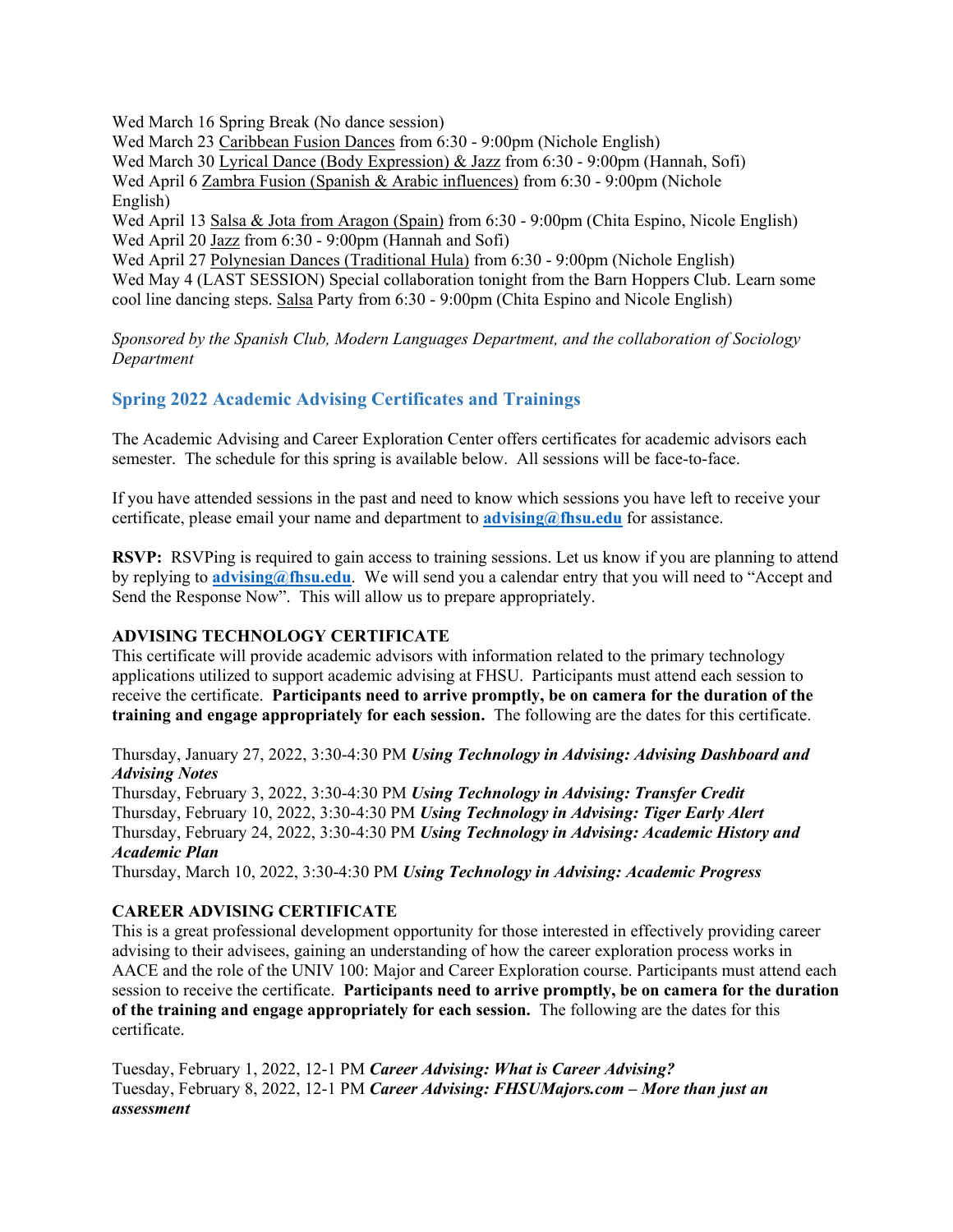Tuesday, February 15, 2021, 12-1 PM *Career Advising: Career Exploration – Finding the right fit* Tuesday, February 22, 2022, 12-1 PM *Career Advising: Career Exploration – Confirming major selection*

#### **ADVISING SPECIAL POPULATIONS CERTIFICATE**

This certificate will provide information on working with the diverse needs of our students. Whether you are currently advising students in the population or not, you will gain information that can assist you. Participants must attend each session to receive the certificate. The following are the dates for the spring sessions.

Tuesday, March 1, 2022, 12-1 PM *Advising Special Populations: Transfer Students* Tuesday, March 8, 2022, 12-1 PM *Advising Special Populations: International Students*

#### **NACADA Webinars**

The Academic Advising and Career Exploration Center and Office of Student Affairs will be hosting the following webinars from NACADA: The Global Community for Academic Advising.

Wednesday, February 2, 2022, 1-2 PM - **Bringing Cultural Humility to Academic Advising** Tuesday, March 1, 2022, 1-2 PM - **It Takes a Village: The Role of Academic Advising & Support on HBCU Campuses**

*Questions should be directed to [advising@fhsu.edu](mailto:advising@fhsu.edu).*

## <span id="page-8-0"></span>**NOTICE: Annual Steam Shut Down May 16th-27th**

#### **Please mark on your calendar to avoid scheduling events that need steam for hot water and/or cooking these two weeks**

As in the past, "Annual Steam Shut Down Notice" (Two Weeks)

The Energy Division / Power Plant have planned a steam shut down for the two weeks of May 16 thru May 27, 2022.

#### **Steam Shut Down is always the two weeks following Commencement.**

This annual shutdown is needed for multiple repairs in the University's steam and condensate distribution system, and is required for all annual cleaning, inspections and certifications of the Power Plant steam and condensate equipment.

Steam off to campus 8:00 PM Sunday night (5/15/2022) If all goes well: Steam will be back on to campus on or before 5:00 PM Friday May  $27<sup>th</sup>$ .

This is just a steam shutdown, that will affect only heating , domestic hot water and cooling if your building uses steam for that purpose. No other utility will be affected.

Buildings affected by this steam shut down: Akers Albertson Center For Art & Design Cunningham **Custer**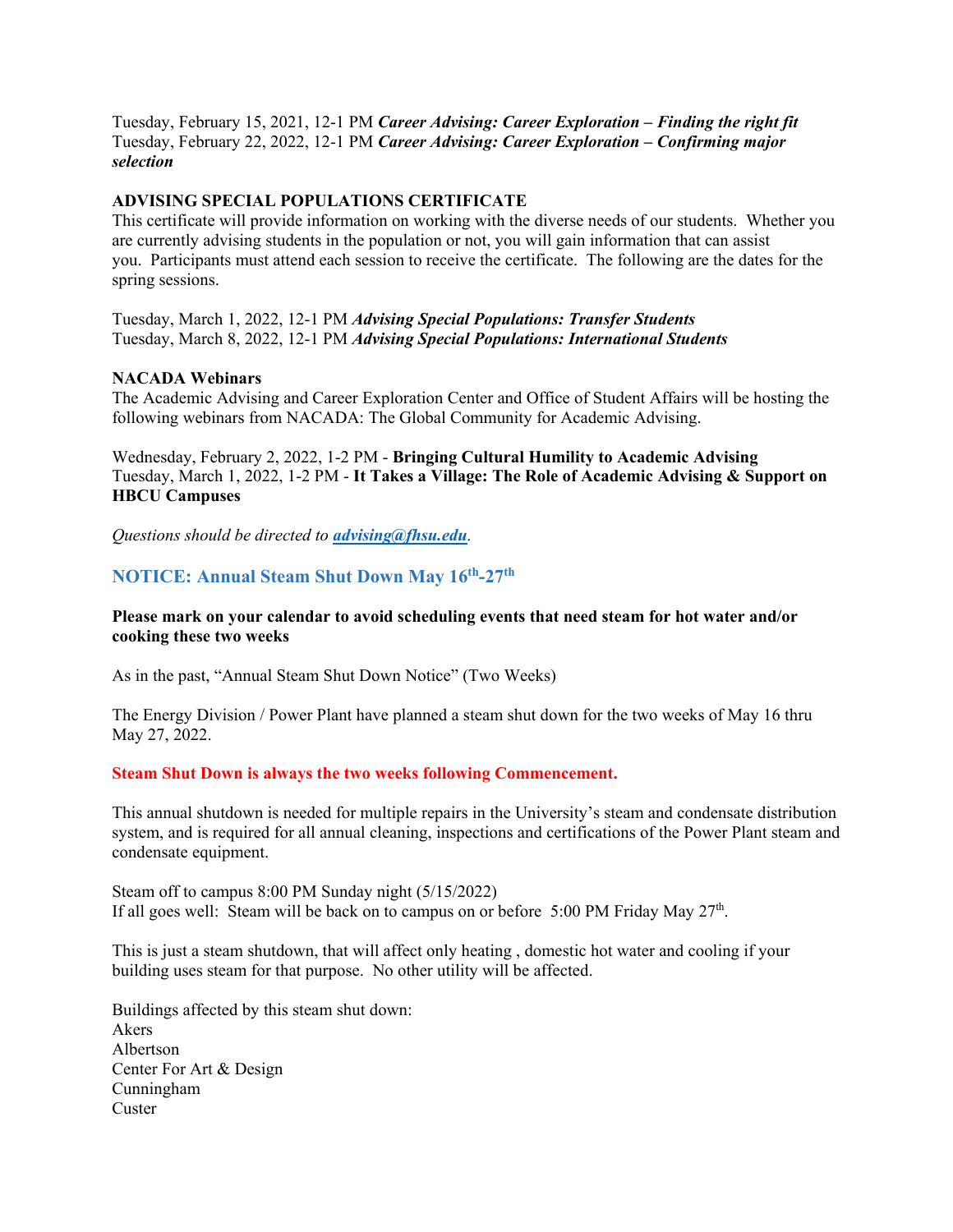Fischli-Wills Center for Student Success Forsyth Gross Hammond Malloy Martin Allen **McCartney McMindes** Memorial Union Picken Rarick Sheridan Stroup Tomanek

*Thank you all for your cooperation.*

## <span id="page-9-0"></span>**FHSU Giving Day – Call for Projects**

Could your organization, department, or team benefit from additional financial support? Your FHSU Foundation is looking for potential projects to highlight throughout the university's  $2<sup>nd</sup>$  annual Giving Day, which will be held on April 21<sup>st</sup>. Ideal projects have goals ranging from \$250 up to \$5,000. Past projects have included student organizations raising funds for an on-campus event to an academic department wanting to start a new scholarship.

Submit your project via this [Google Form](https://docs.google.com/forms/d/e/1FAIpQLSfGGdZN44-oAR4DK91KIVMj0xqlPZb_u2aSW9911W5o8lF0HQ/viewform?usp=sf_link) by the **priority deadline of February 18** for the opportunity to be highlighted in our Giving Day marketing material!

For more information, email Ricardo Zamora, Director of Annual Giving, at [r\\_zamora@fhsu.edu](mailto:r_zamora@fhsu.edu)

#### <span id="page-9-1"></span>**"Human Nature" On Display in Moss-Thorns Gallery of Art**

Please come see the new exhibition "Human Nature" now on display at the Moss-Thorns Gallery of Art & Patricia A. Schmidt Gallery Lobby. This exhibition will run from Janaurry  $24^{\text{th}}$ -February  $23^{\text{rd}}$ , following our regular gallery hours of 9-4pm M-F.

#### <span id="page-9-2"></span>**Substitute Teachers Needed in Kansas**

School districts around the state are needing substitute teachers. The time to work is based on your availability and it is paid. The process to be considered is found at KSDE.

**[https://www.ksde.org/Agency/Division-of-Learning-Services/Teacher-Licensure-and-](https://linkprotect.cudasvc.com/url?a=https%3a%2f%2fwww.ksde.org%2fAgency%2fDivision-of-Learning-Services%2fTeacher-Licensure-and-Accreditation%2fLicensure%2fLicense-Requirements%2fStandard-Emergency-Substitute-License-Requirements&c=E,1,ldoVoUsqgu2Y5EpVFBdkz0I-ocK_c-YvMpLTu-KRLoRwWo-bS5u_MczWtji7H3MqCpv4WMXZBrKB9moJZvQJuhB_16eHvuP2UThiDdRwsfTkwTH3feA,&typo=1)[Accreditation/Licensure/License-Requirements/Standard-Emergency-Substitute-License-](https://linkprotect.cudasvc.com/url?a=https%3a%2f%2fwww.ksde.org%2fAgency%2fDivision-of-Learning-Services%2fTeacher-Licensure-and-Accreditation%2fLicensure%2fLicense-Requirements%2fStandard-Emergency-Substitute-License-Requirements&c=E,1,ldoVoUsqgu2Y5EpVFBdkz0I-ocK_c-YvMpLTu-KRLoRwWo-bS5u_MczWtji7H3MqCpv4WMXZBrKB9moJZvQJuhB_16eHvuP2UThiDdRwsfTkwTH3feA,&typo=1)[Requirements](https://linkprotect.cudasvc.com/url?a=https%3a%2f%2fwww.ksde.org%2fAgency%2fDivision-of-Learning-Services%2fTeacher-Licensure-and-Accreditation%2fLicensure%2fLicense-Requirements%2fStandard-Emergency-Substitute-License-Requirements&c=E,1,ldoVoUsqgu2Y5EpVFBdkz0I-ocK_c-YvMpLTu-KRLoRwWo-bS5u_MczWtji7H3MqCpv4WMXZBrKB9moJZvQJuhB_16eHvuP2UThiDdRwsfTkwTH3feA,&typo=1)**

Emergency Substitute License Requirements: If this is your first emergency substitute license Minimum requirement: 60 semester credit hours from a regionally accredited college or university. Semester credit hours and/or degrees must be earned through an accredited college or university.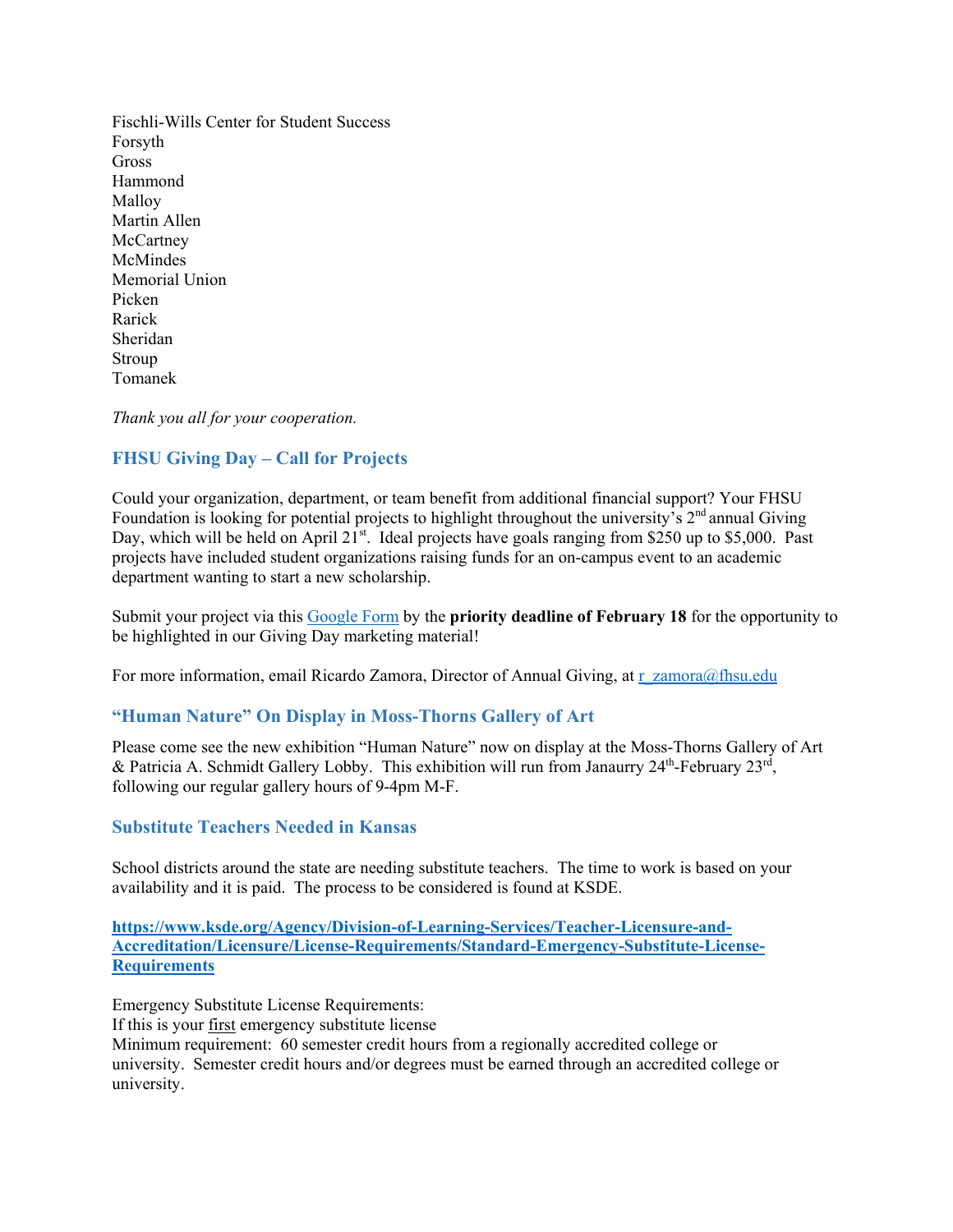CEU's and/or Clock Hours are NOT equivalent to semester credit hours.

Your first emergency substitute license will be valid for the school year in which you apply through June 30th.Each renewal of an emergency substitute teaching license will be valid for two school years. You can apply to renew an emergency substitute license in February of the year it expires.

Click [here](https://linkprotect.cudasvc.com/url?a=https%3a%2f%2fwww.ksde.org%2fDefault.aspx%3ftabid%3d1037&c=E,1,59SgJzRFYiOeo360gJauZ7PxzbuUnZEOGEXMrUVEcqTBnG45YAfTDzSC_HyeXXAnt-Z3HxNRZH-LO3lfn5Y_o96vmJjSUW9RwH61dZ6aJclD-PQpaOcK&typo=1) for additional Frequently Asked Questions (FAQs) about the Emergency Substitute Teaching License.

## <span id="page-10-0"></span>**Winter Convocation to Be Held February 4 In Beach/Schmidt Performing Arts Center**

Please join us for Winter Convocation on Friday, February 4, at 3:00pm, in the Beach/Schmidt Performing Arts Center in Sheridan Hall on the FHSU campus.

President Mason will provide a campus update and will announce the recipients of the following awards:

- Faculty Teaching, Scholarly Activity and Service
- Outstanding Adjunct Teaching
- UPS and USS Distinguished Service
- Les and Elizabeth Griffin Family Outstanding Service

For those of you who cannot join us in person, you can watch this event live at the FHSU Facebook page: <https://www.facebook.com/forthaysstate/> A Facebook account is not needed to watch this event.

If you have any questions, please don't hesitate to contact me. We look forward to seeing you all soon.

*Janette Meis, Office of the President [j\\_meis@fhsu.edu](mailto:j_meis@fhsu.edu)*

#### <span id="page-10-1"></span>**United Airlines Discount for Spring Commencement**

We are pleased to partner with United Airlines for air travel to the FHSU May 2022 Commencement.

- To make flight reservations online please click on discount code ZKUB927626
- MileagePlus members earn Premier Qualifying Dollars and miles for their travel.
- Dates of travel must occur between May 10, 2022, to May 17, 2022, and use the discount code ZKUB.

You may also call United Meeting Reservation Desk at (800) 426 – 1122

- o Monday Friday 7:00 a.m. 9:00 p.m. Central Time
- o Saturday Sunday 7:00 a.m. 5:00 p.m. Central Time

Booking fees are waived for Meeting reservations. International customers may contact their local United Reservation Desk.

#### <span id="page-10-2"></span>**Practice German with the Department of Modern Languages**

**Do you want to practice your German? Join us in Zoom for an informal conversation on the following dates:**

**February 3 and 17 March 3 and 24, April 7 and 28 May 5**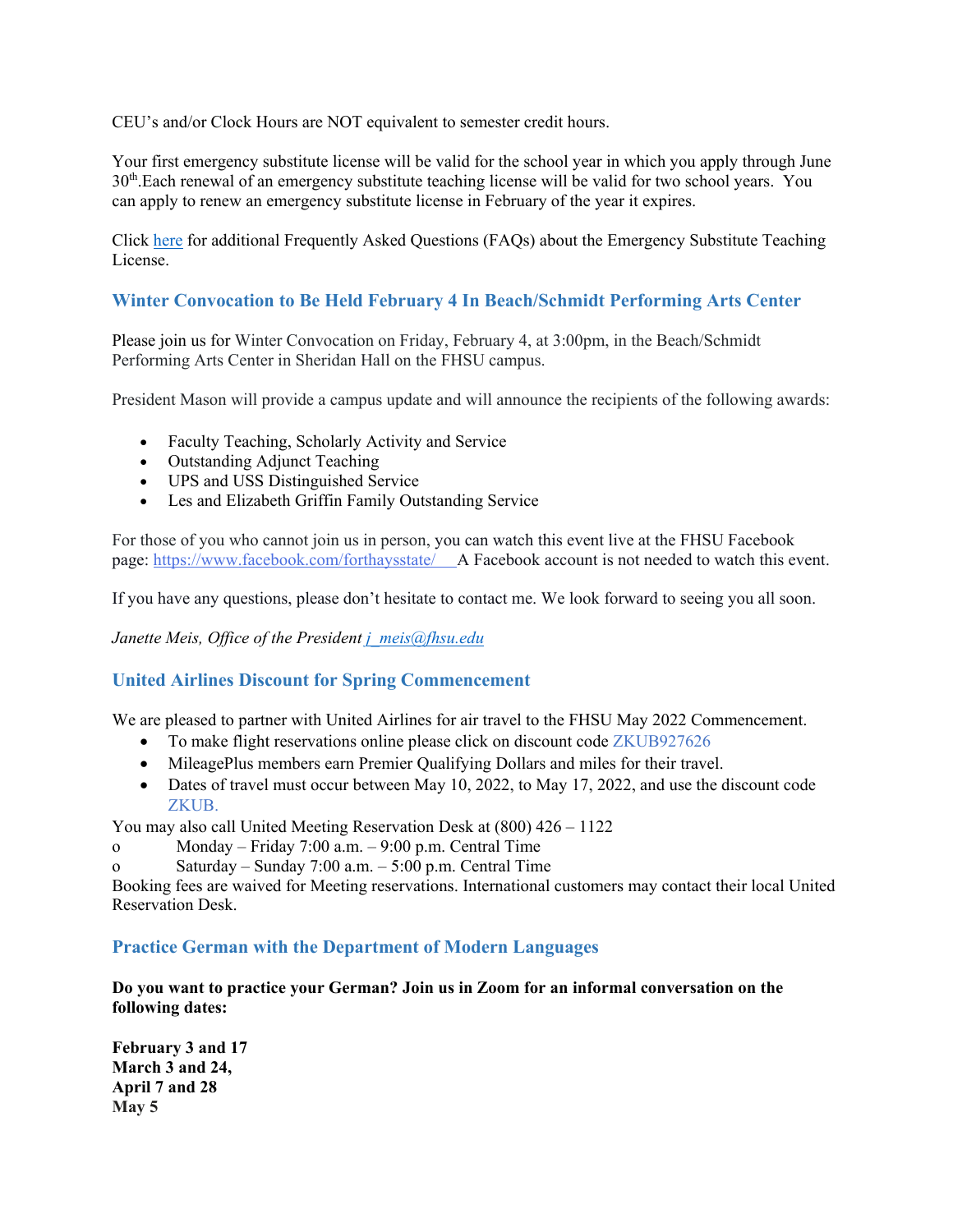#### **Time: 4:00 to 5:00 pm**

### **Zoom link: [https://fhsu.zoom.us/j/99785712439](https://fhsu.zoom.us/j/99785712439/)**\

### **For more information, contact Dr. Giovani Lopez at [g\\_lopezlopez@fhsu.edu](mailto:g_lopezlopez@fhsu.edu) Department of Modern Languages**

## <span id="page-11-0"></span>**Leave Without Pay**

Faculty Leave Without Pay applications for AY 2022-2023 are due to Department Chairs by February 1.

The LWOP applications are submitted and approved by email. The application form is available upon request from the Office of the Provost.

[https://www.fhsu.edu/academic/provost/handbook/ch\\_5\\_leaves/#without-pay](https://www.fhsu.edu/academic/provost/handbook/ch_5_leaves/#without-pay)

### <span id="page-11-1"></span>**Forsyth Library Recognizes Scholarly Accomplishments**

Forsyth Library wants to recognize the scholarly work of the FHSU community.

If you have recently published a scholarly article or book, or showcased creative works, please consider completing the **[Scholarly News Form](https://fhsu.libinsight.com/scholarlynews)** to provide more details about your exciting accomplishment.

Thanks in advance for sharing your work!

## <span id="page-11-2"></span>**Multidisciplinary Research Tea Party, February 14th (Register Now)**

The Scholarship Environment Committee (SEC) is hosting a Research Tea Party in the **South Study Area of Forsyth Library on Monday, February 14th from 3:30pm-5:00pm.**

Our purpose is to connect colleagues across FHSU to promote multidisciplinary research projects. Refreshments and treats will be provided courtesy of the Office of the Provost.

To register for the event, please visit: [https://forms.gle/33oGUmqMJHdFU7DR8.](https://forms.gle/33oGUmqMJHdFU7DR8) Questions? Contact Dr. Kim Chappell (kechappell $@$ fhsu.edu)

## <span id="page-11-3"></span>**United Airlines Fall Commencement Discount**

We are pleased to partner with United Airlines for air travel to the FHSU December 2022 Commencement.

- To make flight reservations online please click on discount code ZKUB927626
- MileagePlus members earn Premier Qualifying Dollars and miles for their travel.
- Dates of travel must occur between December 13, 2022 to December 20, 2022, and use the discount code ZKUB.

You may also call United Meeting Reservation Desk at (800) 426 – 1122

- o Monday Friday 7:00 a.m. 9:00 p.m. Central Time
- o Saturday Sunday 7:00 a.m. 5:00 p.m. Central Time

Booking fees are waived for Meeting reservations. International customers may contact their local United Reservation Desk.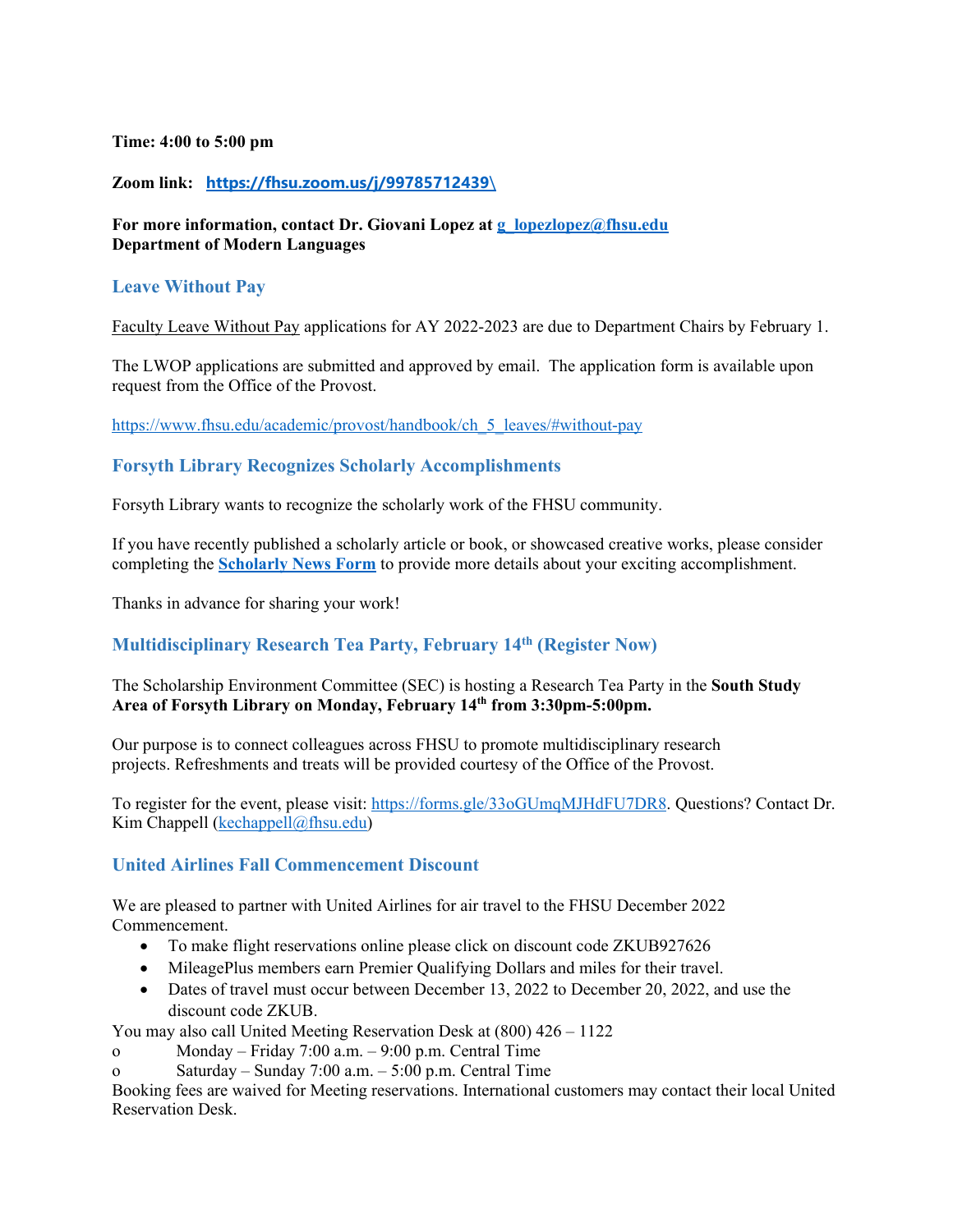## <span id="page-12-0"></span>**Accepting applications for 2022 Faculty Summer Grants for Research, Creative, or Grants Activity**

**Submission Deadline: Tuesday, March 1st** 

#### **ELIGIBILITY FOR PROPOSAL SUBMISSION**

All current full-time Fort Hays State University faculty and unclassified staff members at levels comparable to academic faculty are eligible to apply. Support is paid to the faculty member in the amount of **60% of 1/9 of their base salary**. Successful applicants who are awarded a Summer 2022 Grant for Research, Creativity, or Grants Activity must have the permission of their Dean if they want to teach a course in Summer 2022. Only complete proposals will be reviewed. Additional information may be attached, but all materials must be submitted by the deadline.

#### **AVAILABLE FUNDING AND DEADLINES**

Please note that awards will be made based upon available funding. Completed applications must be submitted on or before **March 1<sup>st</sup>, 2022** (no later than 4:30 p.m.). Please note that March 1<sup>st</sup> is the official deadline and differs from what has been published in the administrative calendar. If funded, project summary reports are due to the appropriate Dean and the Office of Scholarship and Sponsored Projects no later than **October 1st, 2022**. Failure to do so will impact future eligibility for internal grants.

For more information or to apply go to:<https://fhsu.infoready4.com/#competitionDetail/1862060>

Please contact Whitney Whitaker, Office of Scholarship and Sponsored Projects, with any questions: [wkwhitaker@fhsu.edu.](mailto:mjkoonse@fhsu.edu)

#### **EVENTS**

<span id="page-12-1"></span>**Disney College Program Information Session** Thursday, February  $3^{rd}$ ;  $3:00 \text{pm} - 4:00 \text{pm}$ [Memorial Union | Trails Room \(2](https://app.joinhandshake.com/schools/622)<sup>nd</sup> Floor)

Interested in interning at the most magical place on earth? Join us to learn more about the Disney College Program. Hear from fellow program alums about their experience and learn about the application process.

<span id="page-12-2"></span>**Opening Reception – "Human Nature" at Moss-Thorns** Friday, February 4th; 6:00pm-8:00pm Moss-Thorns Gallery of Art

Come see the new exhibition being held now in the Moss-Thorns Gallery! An opening reception will be being held!

The exhibition is available for viewing Monday-Friday 9am-4pm, through February 23rd.

<span id="page-12-3"></span>**MDC Workshop - Women's Empowerment Series - Own Your Accomplishments: Know Your Worth!** Tuesday, February  $8<sup>th</sup>$ ; 1:00pm – 2:30pm Zoom (Virtual) Price: \$65 (Hays Chamber & FHSU Alumni discount available)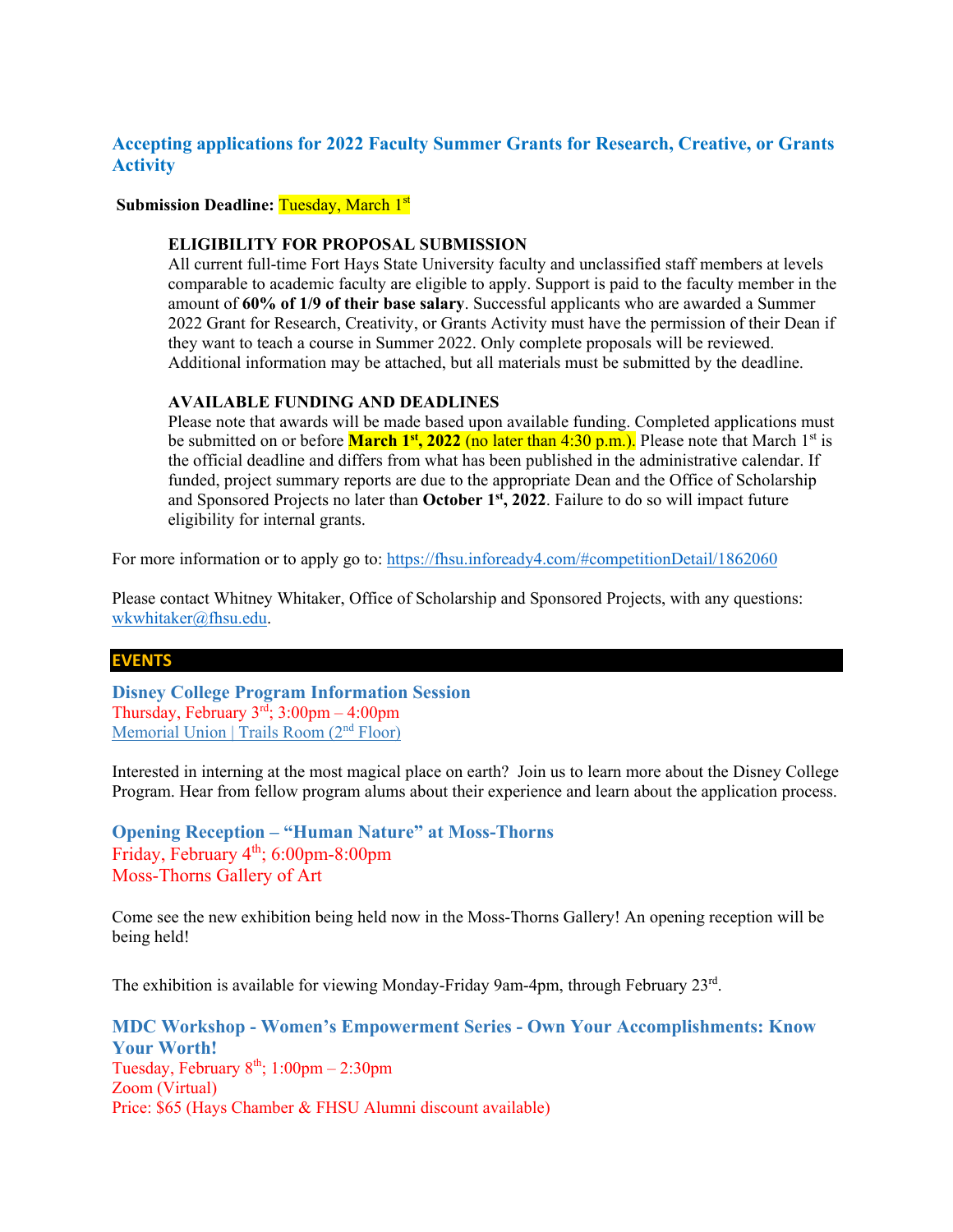As they say...the wheel that squeaks the loudest, is the one that gets the grease. You define your wheel (career/passion) and you define your grease (position/compensation/promotion). Join this session to learn how owning your accomplishments can empower your future.

Register at: [https://www.fhsu.edu/cob/mdc/workshops/womens-empowerment-series/own-your](https://www.fhsu.edu/cob/mdc/workshops/womens-empowerment-series/own-your-accomplishments/)[accomplishments/](https://www.fhsu.edu/cob/mdc/workshops/womens-empowerment-series/own-your-accomplishments/)

<span id="page-13-0"></span>**MDC Workshop - The Change Cycle**  Wednesday, March  $2<sup>nd</sup>$ ; 9:00am – 12:00pm FHSU Memorial Union – Stouffer Lounge Price: \$119 (Hays Chamber & FHSU Alumni discount available)

Dealing with organizational change is all about getting through the emotion and commotion with minimal damage to your career, relationships, and confidence. In this training we will explore the six sequential stages of change: loss, doubt, discomfort, discovery, understanding, and integration. Additionally, we will explore examples, tools, and success strategies so you can move resourcefully through each stage.

<span id="page-13-1"></span>**MDC Workshop – Women's Empowerment Series-Wonder Woman: She's Bossy!**  Tuesday, March  $8<sup>th</sup>$ ; 1:00pm – 2:30pm Zoom (Virtual) Price: \$65 (Hays Chamber & FHSU Alumni discount available)

No...she's the Boss. Unpack the stereotypical notion of the term bossy when applied to women in leadership. We will examine the dogma behind the term Bossy, share experiences, co-create solutionbased actions, and accountability measures to ensure success in one's role.

<span id="page-13-2"></span>**CliftonStrengths Essentials: Level 1**  Wednesday, March  $9<sup>th</sup>$ ; 9:00am – 4:00pm FHSU Memorial Union – Pioneer Room Price: \$219 (Hays Chamber & FHSU Alumni discount available)

Is it best to spend time utilizing your strengths or is it more productive to work on your weaknesses? Gallup's Strengths theory claims people should spend the majority of their time doing what they do best; using their already existing natural talents to become more productive and profitable in the workplace and at home. In this workshop, we will explore your natural talents and how to turn those talents into strengths, while also learning how to recognize talents in others and utilize them for the success of the team. This workshop requires some pre-work. This workshop will be held via Zoom video conferencing

<span id="page-13-3"></span>**CliftonStrengths Engaged: Level 2** Wednesday, March 23rd; 9:00am – 4:00pm FHSU Memorial Union – Stouffer Lounge Price: \$259 (Hays Chamber & FHSU Alumni discount available)

Do you want to take your understanding of your unique CliftonStrengths to the next level? CliftonStrengths Engaged takes participants' previous knowledge of their Top 5 to a deeper, more challenging, and more significant place. In this training, participants will gain access to their Full 34 report, which will enable us to continue to hone your Top 5 as well as exploring your Top 10 and working through the 'bottom 5'; the themes that we often misconceive as weaknesses. Armed with the Top 10 themes & awareness of the bottom 5, participants will discover how each person's unique strengths can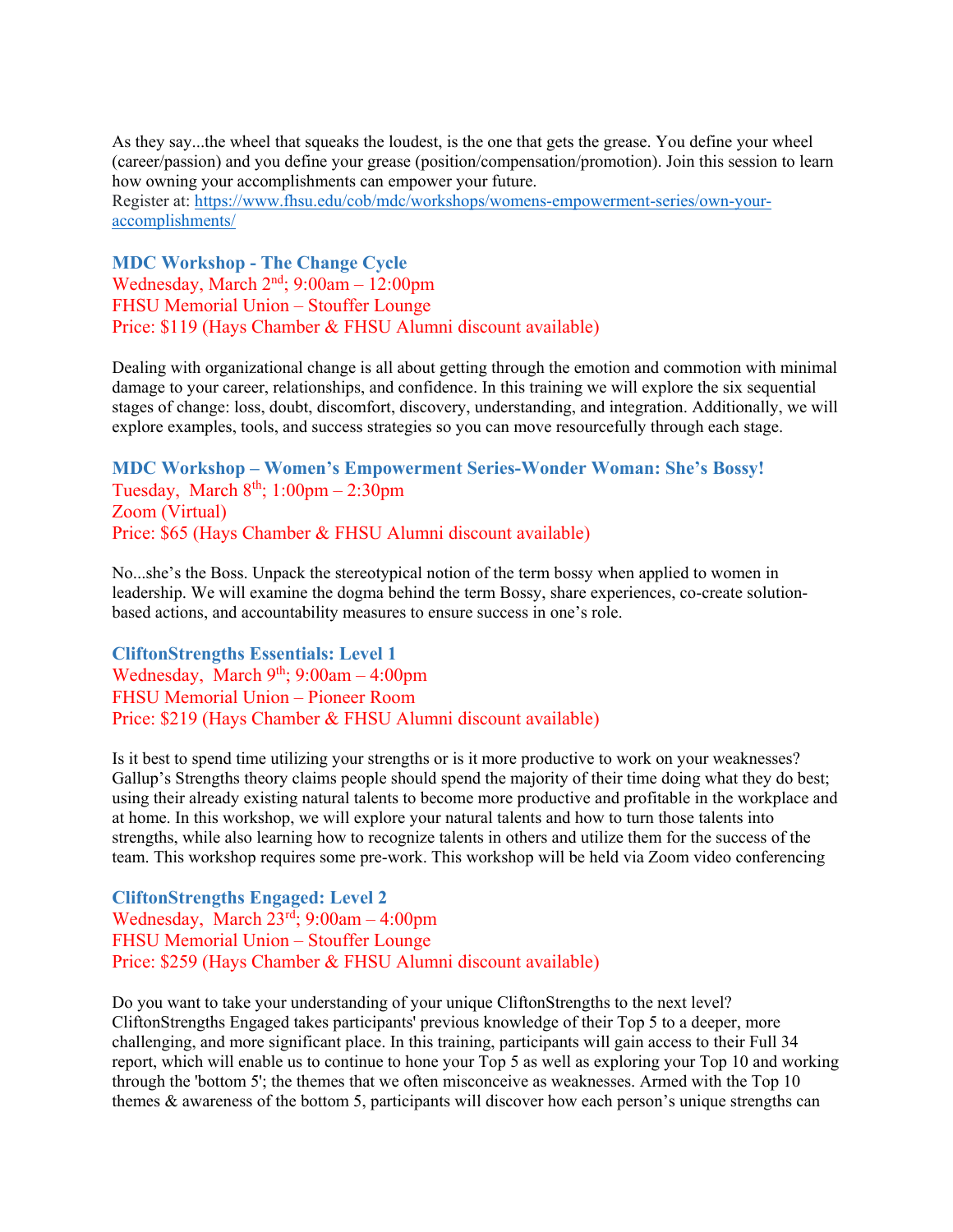be used to find partnerships that could benefit them at work and view co-workers in new and different ways through engaging team activities.

<span id="page-14-0"></span>**MDC Workshop - Women's Empowerment Series-Raise the Bar (How to Network)** Tuesday, April  $12<sup>th</sup>$ ;  $1:00pm - 2:30pm$ Zoom (Virtual) Price: \$65 (Hays Chamber & FHSU Alumni discount available)

Networking...yes seriously networking. Meet in a safe space where professional women express challenges they face in the workforce. During this session, participants will co-create solution-based actions to raise the bar on women's leadership.

### <span id="page-14-1"></span>**FHSU Holocaust Remembrance Committee's Virtual Book Club** Thursday, April  $14<sup>th</sup>$ ; 6:00pm Zoom (Virtual)

The FHSU Holocaust Remembrance Committee will be hosting a virtual book club discussion on April 14th at 6p (central) via zoom. We will be discussing The Dressmakers of Auschwitz by Lucy Adlington. Please register to receive zoom link: <https://forms.gle/XxGifVxvZw3sLcUu5>

#### **EMPLOYMENT OPPORTUNITIES**

### <span id="page-14-2"></span>**Chair – Department of Agriculture**

#### **Position Description**:

Fort Hays State University is seeking applicants for Chair of the Department of Agriculture at the Professor or Associate Professor rank. The position is a 12-month, tenure-track appointment. The successful candidate must have a distinguished record of teaching, research, and service with an understanding and appreciation for on-campus and online delivery systems. The Chair will also have excellent communication and organizational skills, value diversity, have demonstrated leadership abilities, and understand the needs of faculty, staff, and students.

FHSU and the Department of Agriculture are committed to building an environment that is inclusive and representative of our students and state, so we encourage women and members of underrepresented groups to apply.

For a full description and to apply, please visit<https://fhsu.wd1.myworkdayjobs.com/CAREERS>

## <span id="page-14-3"></span>**Marketing Content Strategist – University Marketing**

#### **Position Description**:

This position is responsible for the planning, creating, editing, and publishing relevant content that informs, entertains, inspires, and engages prospective students for Fort Hays State University (FHSU). Researches and creates strategies and content consistent with the University's brand and promotes its mission, goals, and objectives. Must have advanced knowledge of various social media platforms, including but not limited to Facebook, Twitter, Instagram, and YouTube. Works with the University's Assistant Director of Digital Strategy and Marketing to align inbound content and paid digital strategies to drive traffic to the website and drive recruitment goals. Must have strong organizational skills and the ability to manage multiple projects, prioritize workload, and meet deadlines. The candidate must also possess strong verbal and written skills and good judgment, initiative, and resourcefulness. Effective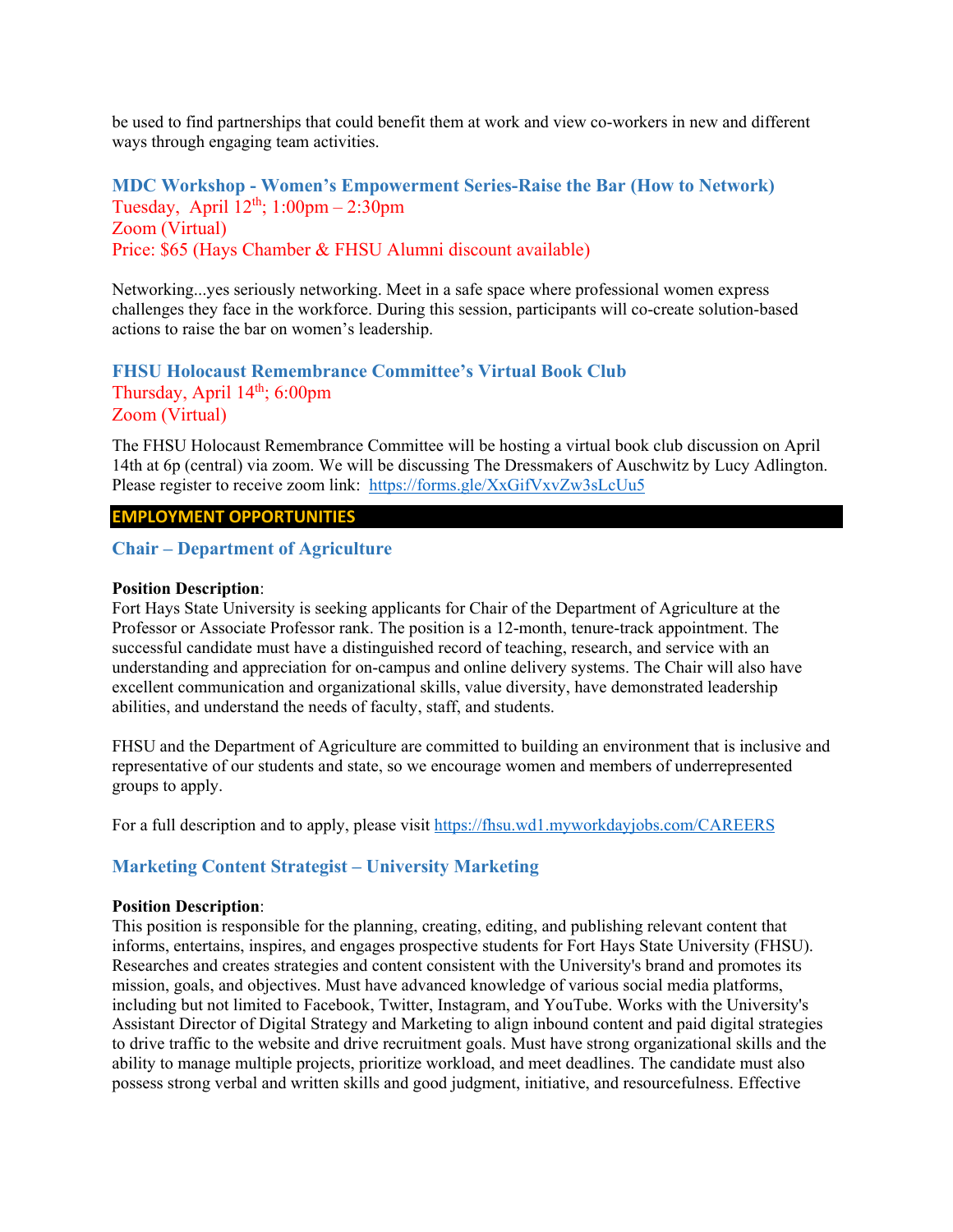when working independently and with a team. This position is an on-campus position located on the campus of Fort Hays State University in Hays, KS.

For a full description and to apply, please visit<https://fhsu.wd1.myworkdayjobs.com/CAREERS>

## <span id="page-15-0"></span>**Assistant Director of Digital Strategy and Marketing**

#### **Position Description**:

This position is responsible for planning, developing, and implementing marketing strategies to reach the student enrollment and retention goals of Fort Hays State University (FHSU). Assess marketing opportunities and make recommendations for ways to maximize our reach and student conversion rates. Manage the assigned budget and report on results of digital marketing efforts. Works with the university's Director of Marketing to ensure digital campaigns and marketing strategies align with FHSU's goals for strategic enrollment growth and student retention. Must have strong organizational skills and the ability to manage multiple projects, prioritize workload, and meet deadlines. The candidate must also possess strong verbal and written skills and good judgment, initiative, and resourcefulness. Effective when working independently and with a team. This position is an on-campus position located on the campus of Fort Hays State University in Hays, KS.

For a full description and to apply, please visit<https://fhsu.wd1.myworkdayjobs.com/CAREERS>

### <span id="page-15-1"></span>**Administrative Specialist – Office of Technology Services**

#### **Position Description:**

The Administrative Specialist reports to the Assistant VP of Technology Services and CIO and provides support for the Office of Technology Services. This position is responsible for implementing a variety of administrative duties to assist in the efficiency  $\&$  overall performance of the department's operations. These responsibilities include providing communication  $\&$  clerical support, preparing correspondence, handling various departmental requests  $\&$  tasks, providing purchasing support, making travel arrangements, and maintaining calendars & schedules. The role involves professional interaction with both internal and external individuals. Requires the ability to work independently, manage several tasks simultaneously, and utilize standard office tools and technology. Will supervise and provide leadership to student employees.

For a full description and to apply, please visit<https://fhsu.wd1.myworkdayjobs.com/CAREERS>

## **Administrative Specialist – Office of the Provost and Office of Institutional Effectiveness for Quality Improvement**

#### **Position Description:**

The Administrative Specialist assists with administrative and secretarial duties within the [Office of the](http://www.fhsu.edu/provost)  [Provost](http://www.fhsu.edu/provost) and [Institutional Effectiveness for Quality Improvement.](https://www.fhsu.edu/ieqi/index) This is full time position split between the two offices.

#### **Minimum Qualifications**:

High School diploma or GED equivalency and two years of office experience or two years of postsecondary education.

#### **Preferred Qualifications**:

• Three plus years of office experience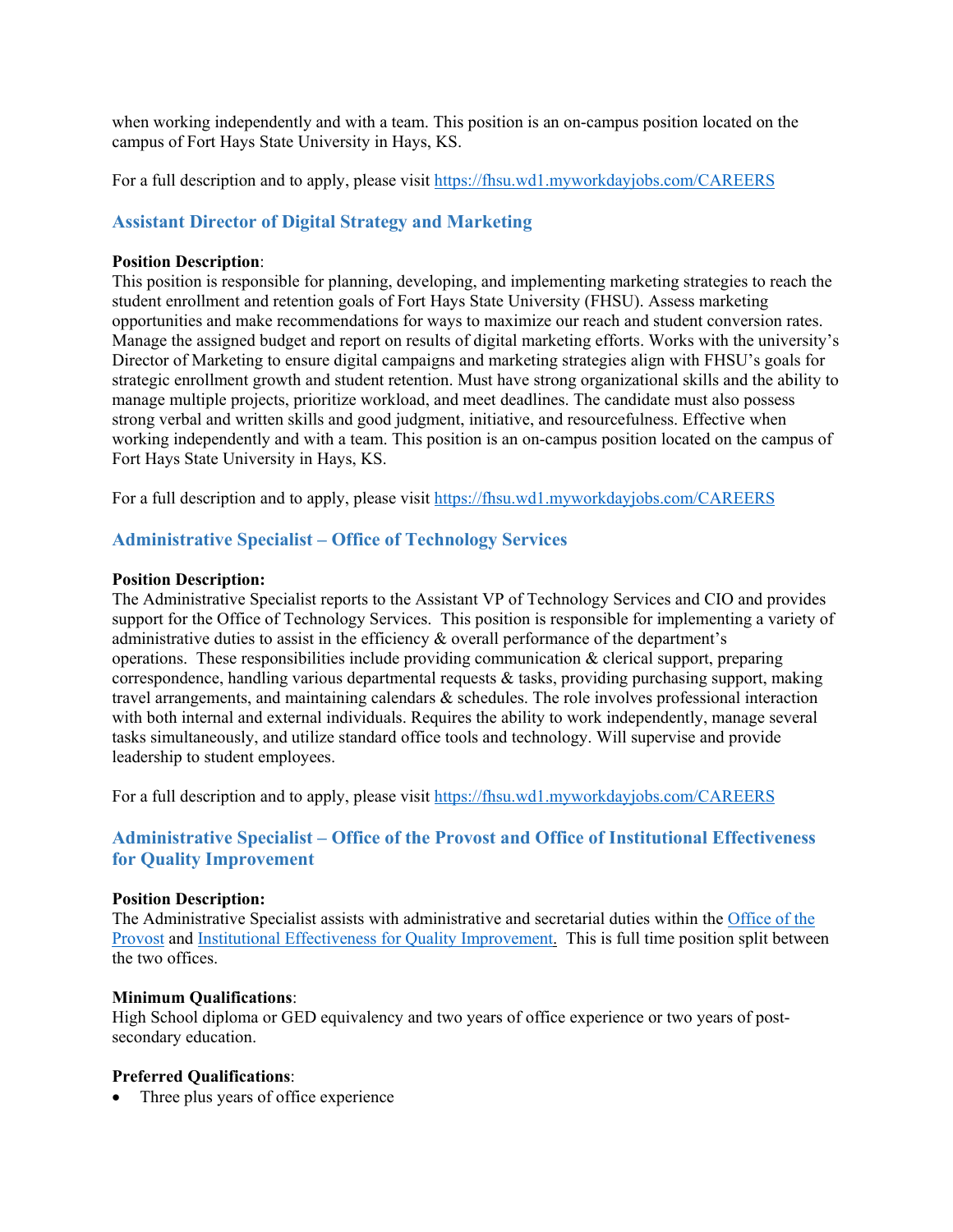- Outstanding customer service skills
- Highly proficient with Microsoft Office suite (Outlook, Word, Excel, PowerPoint)
- Bachelor's degree
- Excellent written and oral communication skills
- Experience in data management
- Experience with Adobe Creative Cloud
- Experience with webpage management

For a full description and to apply, please visit<https://fhsu.wd1.myworkdayjobs.com/CAREERS>

## <span id="page-16-0"></span>**Applications Developer II – Office of Technology Services**

#### **Position Description:**

The Applications Developer II performs complex analysis, design, development, testing, and debugging of software ranging from operating system architecture integration and software design to assisting in the transition from a legacy database system to a university-wide cloud-based academic resource management system. Designs, codes, tests, deploys, and documents critical and complex application programs for computer systems. Establishes project standards and processes. Successful applicant will work well independently or within a team setting and own the projects being assigned, while demonstrating strong skills in object-oriented design, patterns, and programming. The applicant will need to be able to communicate clearly, concisely, and accurately to FHSU faculty, staff, and students.

For a full description and to apply, please visit<https://fhsu.wd1.myworkdayjobs.com/CAREERS>

## <span id="page-16-1"></span>**Financial Aid Advisor – Office of Financial Aid**

**Position Description**: This position is responsible for supporting the Federal Workstudy and Kansas Career Workstudy programs, various federal and state grant programs, and other financial aid processes. The employee in this position reports to the Director of Financial Assistance. The successful candidate will be detail-oriented and accurate with the ability to work within a highly technical PC and mainframe based computing environment. They will also exhibit strong critical thinking, written and oral communication skills, be self-motivated and able to motivate others. Additionally, the candidate will demonstrate a willingness to contribute to a team-oriented environment. This position is an on-campus position located on the campus of Fort Hays State University in Hays, KS.

#### **Minimum Qualifications**:

- Bachelor's Degree
- One year of professional experience in a student affairs or student personnel setting

## **Preferred Qualifications**:

- Master's Degree
- Experience working with financial aid
- Supervisory experience
- Experience working in a university setting
- Knowledge FERPA or other federal, state, and university regulations
- Experience working with PowerFAIDS
- Experience working with Workday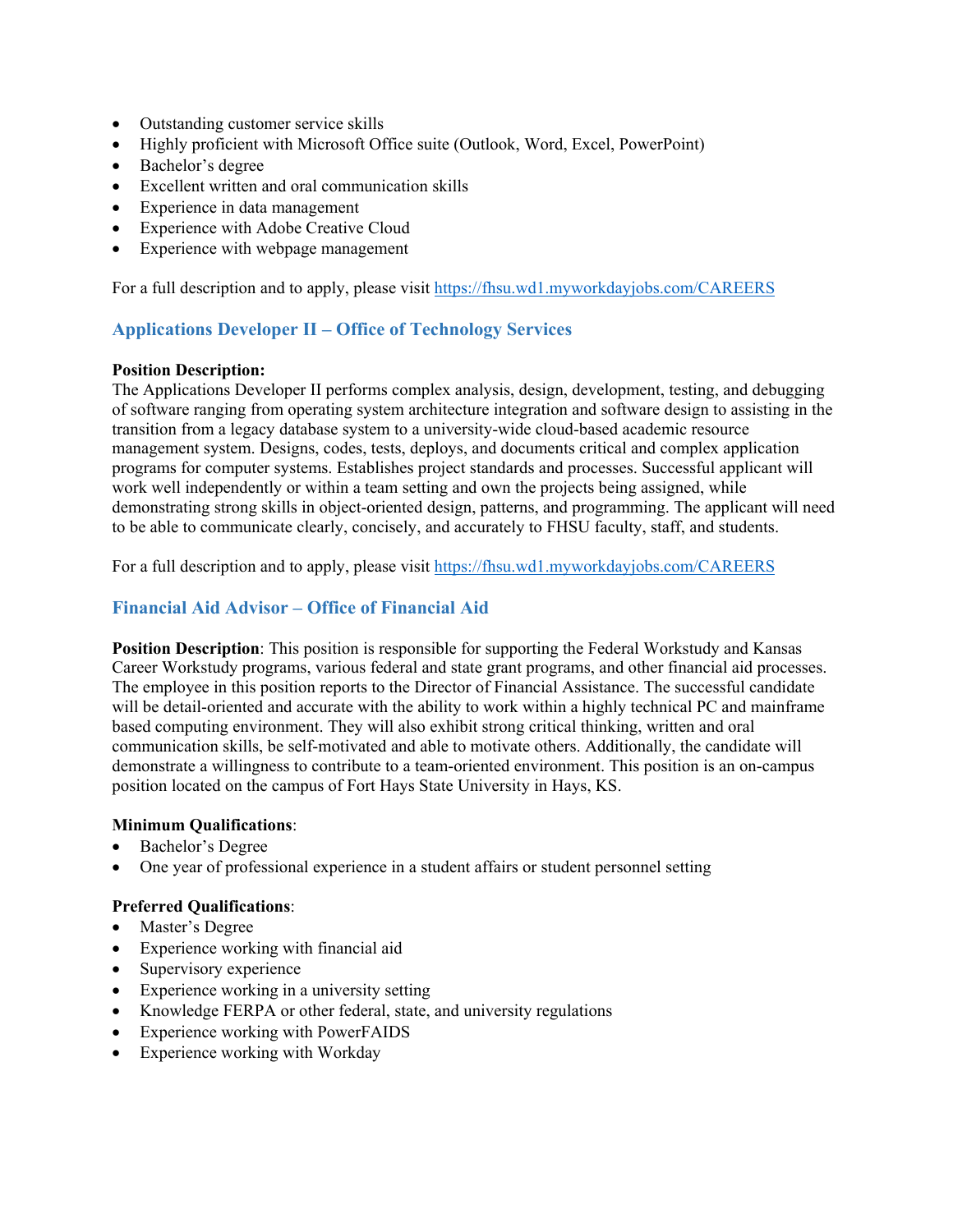#### **Appointment Date:**

The start date will be determined after acceptance of an offer and successful completion of a background check.

#### **Application Deadline**:

Priority deadline January 31, 2022. Review of applications will begin after the priority deadline and continue until the position is filled.

For a full description and to apply, please visit<https://fhsu.wd1.myworkdayjobs.com/CAREERS>

## <span id="page-17-0"></span>**Administrative Specialist – Admissions**

#### **Position Description**:

Work involves specialized and/or diverse administrative support work, and the responsibility of providing assistance to the Director of Admissions, Assistant Director of Financial Aid and other student affairs personnel. Position will utilize standard office tools and technology. Positions at this level will supervise and/or provide leadership to student employees. Positions at this level are also expected to demonstrate professionalism, maintain security and confidentiality of office documents, records, and information.

#### **Minimum Qualifications**:

High School diploma or GED equivalency and two years of office experience or two years of postsecondary education.

#### **Preferred Qualifications**:

Bachelor's degree, two or more years of office experience, excellent organizational, communication and writing skills. Experience with recruitment and/or admissions processes as well as student database management skills. Demonstrated ability to use Microsoft Office Suite (Outlook, Word, Excel, PowerPoint)

#### **Application Deadline**:

Screening of applications will begin immediately and continue until the position is filled.

#### **Salary**:

\$15.06 per hour plus benefits

For a full description and to apply, please visit<https://fhsu.wd1.myworkdayjobs.com/CAREERS>

## <span id="page-17-1"></span>**Instructional Technologist, Department of Teaching Innovation and Learning Technologies**

#### **Position Description**:

Reporting to the Assistant Provost for Teaching Innovation and Learning Technologies (TILT), the Instructional Technologist is responsible for the creation and production of multimedia learning objects, lecture capture, and supplemental materials to incorporate in courses under development. The position directly supports faculty, staff and students in the use of technology-based teaching and learning tools. Is a partner in the learning and design process to ensure that the best use of available teaching methods and technology is used to enhance student learning.

The Instructional Technologist must be team-oriented, as the position involves working closely with the instructional design team, academic departments, and faculty to ensure a high-quality learning experience for students, and the deployment of tools and platforms that enhance the learning experience. The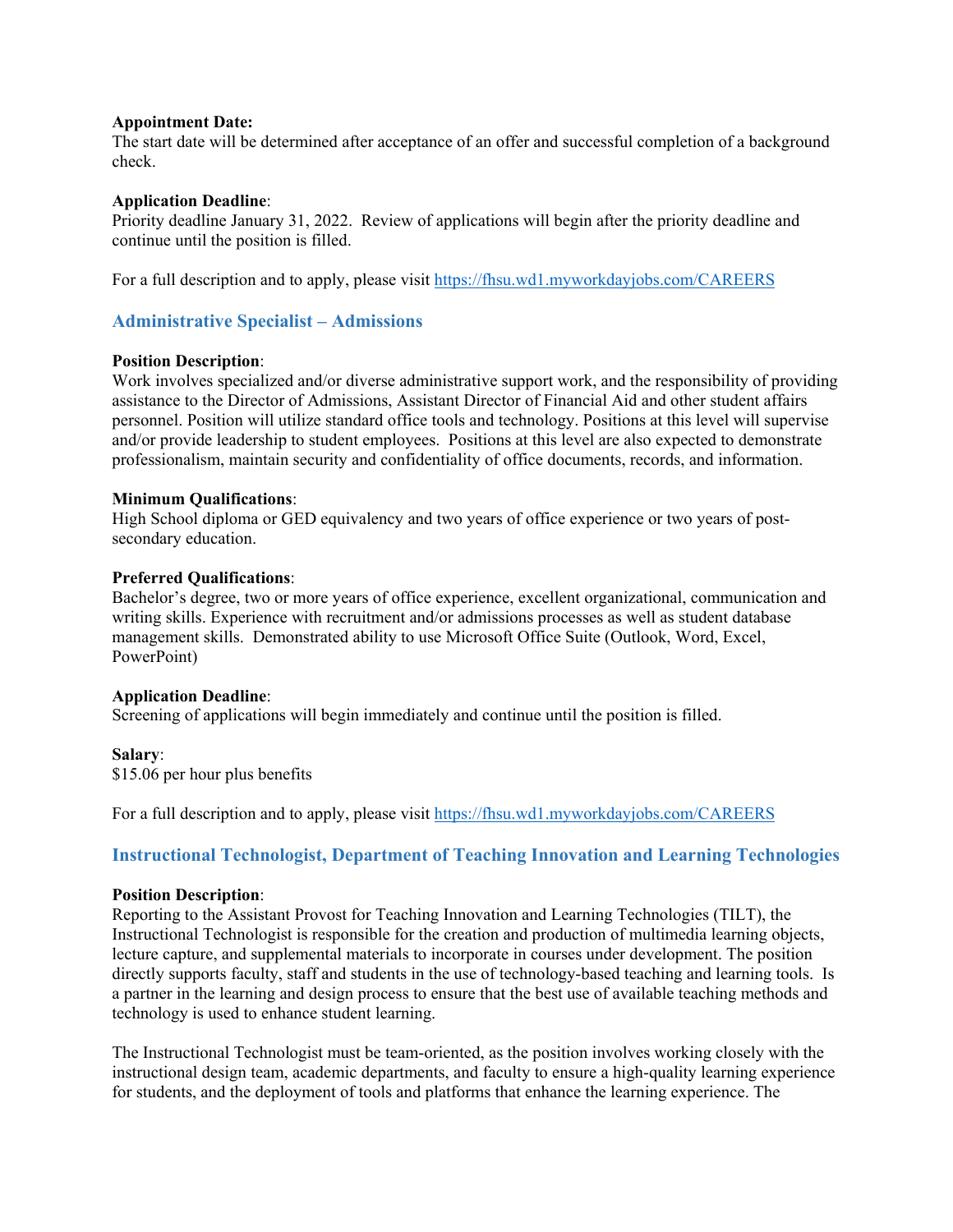Instructional Technologist also manages video management system, professional development training platform, and other software as necessary to support faculty and staff. This is an on-campus position located in Hays, Kansas.

For a full description and to apply, please visit<https://fhsu.wd1.myworkdayjobs.com/CAREERS>

## <span id="page-18-0"></span>**Instructor of Psychology Position - Department of Psychology**

#### **Position Description:**

Fort Hays State University's Department of Psychology invites applications for full-time Instructor of Psychology (non-tenure track). The teaching responsibilities are 12-15 per credit hours semester, including on-campus and online courses.

The department offers undergraduate and graduate programs in psychology (i.e., clinical, school, and experimental). The successful candidate should be prepared to teach a variety of undergraduate and graduate courses, including general psychology, abnormal psychology, research methods, counseling methods, assessment, and courses that complement the candidate's areas of clinical expertise. Candidates should indicate their area of expertise.

Preference will be given to candidates who can relocate to Hays, KS. Remote or hybrid candidates will be considered.

Although the position will not require an active research agenda, the Department has a history of promoting high quality undergraduate and graduate research, so the ideal candidate would demonstrate an appreciation of scholarship reflected in their interactions with our graduate and undergraduate students. Service to the department, university, local community, and discipline at large also will be expected.

FHSU and the Department of Psychology is committed to building an environment that is inclusive and representative of our students and state, so we encourage people from underrepresented groups to apply.

#### **Qualifications:**

Minimum Qualifications

• A Master's degree in Psychology

For a full description and to apply, please visit<https://fhsu.wd1.myworkdayjobs.com/CAREERS>

## <span id="page-18-1"></span>**Accounting Specialist—Student Fiscal Services**

#### **Job Description**:

Fort Hays State University (FHSU) Student Fiscal Services seeks an Accounting Specialist who will process third-party invoices and payments; assist Special Program Managers with collection of third-party invoices and working with students concerning their third-party awards; administer Perkins Loan consolidations; process Kansas Setoff payments and communicate with Kansas Setoff for reporting; process Drury Loan and other institutional loan programs; monitor and process transactions for university bank accounts; process international payments; process Student Activity credit cards; and provide customer service to students as it relates to third-party payments.

This position is an integral member of the Student Fiscal Services team. Student Fiscal Services uses a team approach to meet deadlines and to provide optimum customer service during season peak periods. Cooperation, flexibility and adaptability are the expectations of all Student Fiscal Services employees. A successful candidate will possess the knowledge of accounting principles and practices and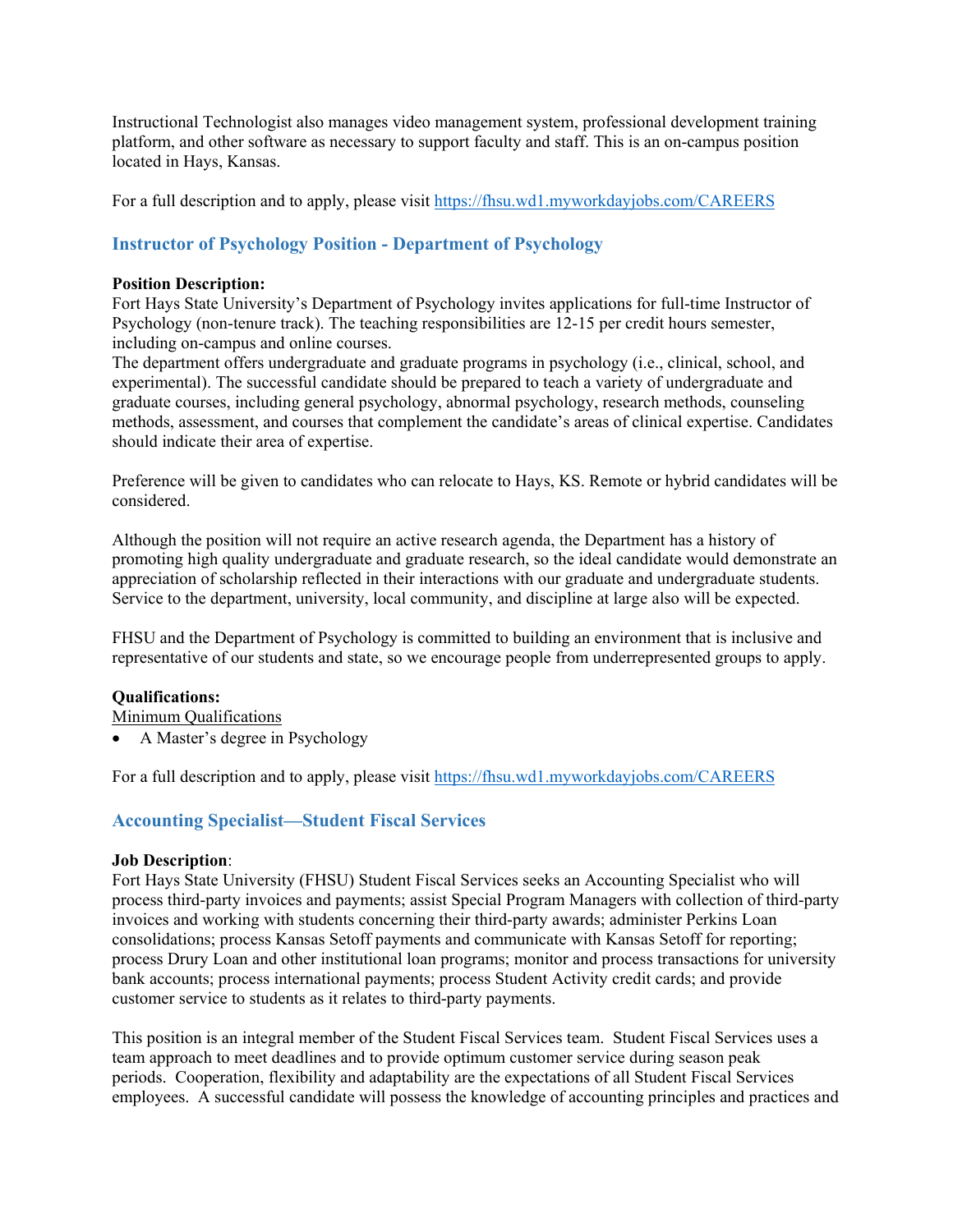have the ability to communicate professionally with students, parents and campus offices. Must have excellent problem-solving skills, be able to work independently, be well-organized, and detailed orientated.

For a full description and to apply, please visit<https://fhsu.wd1.myworkdayjobs.com/CAREERS>

## <span id="page-19-0"></span>**Enrollment Management Assistant – Registrar's Office**

#### **Position Description**:

The primary responsibility of this position is to review new freshman admission applications to the university while coordinating communication with applicants and other university units that include but are not limited to Scholarship Office, Testing Services, Admissions Office and individual academic advisors. This position also participates in new Freshmen Early Registration events and must possess excellent customer service skills, attention to detail, and the ability to work as a team player.

#### **Minimum Qualifications**:

This position requires a High School Diploma or equivalent, with one year of experience in office, administrative, or academic/student support services. Appropriate college coursework training may substitute at an equivalent rate for the required experience.

For a full description and to apply, please visit<https://fhsu.wd1.myworkdayjobs.com/CAREERS>

#### **SHARE WITH STUDENTS**

### <span id="page-19-1"></span>**Student Employment Opportunities – Student Information Processing**

Do you know a student who would want to be part of a fun & energetic team? The Admissions Office is looking to fill work study Student Information Processing positions.

#### **Position Duties & Responsibilities:**

Escort students to departmental visits (academic, athletic, etc.). Duties include word processing, typing, filing, answering phone, and other office duties.

#### **Skills Required:**

Above average communication skills, word processing, typing, filing, people person who is dependable and punctual. Strong attention to detail. Good phone etiquette and ability to multi-task. Be able to work in a fast-paced, busy office environment. Successful candidate will have consented to and successfully completed a criminal background and/or FHSU check.

To apply, please send a cover letter, resume, and references to  $n$ lheitmann $@$ fhsu.edu

#### <span id="page-19-2"></span>**Student Employment Opportunities – Memorial Union**

The Memorial Union is currently taking applications for student building manager and custodial/set-up positions. We are primarily looking to fill evening and weekend hours.

To apply, please login to your Workday account, search "student jobs" and click on "find student jobs". Apply by clicking the Memorial Union Student Building Manager OR Student Custodial/Setup link.

#### <span id="page-19-3"></span>**Student Employment Opportunities – Residential Life**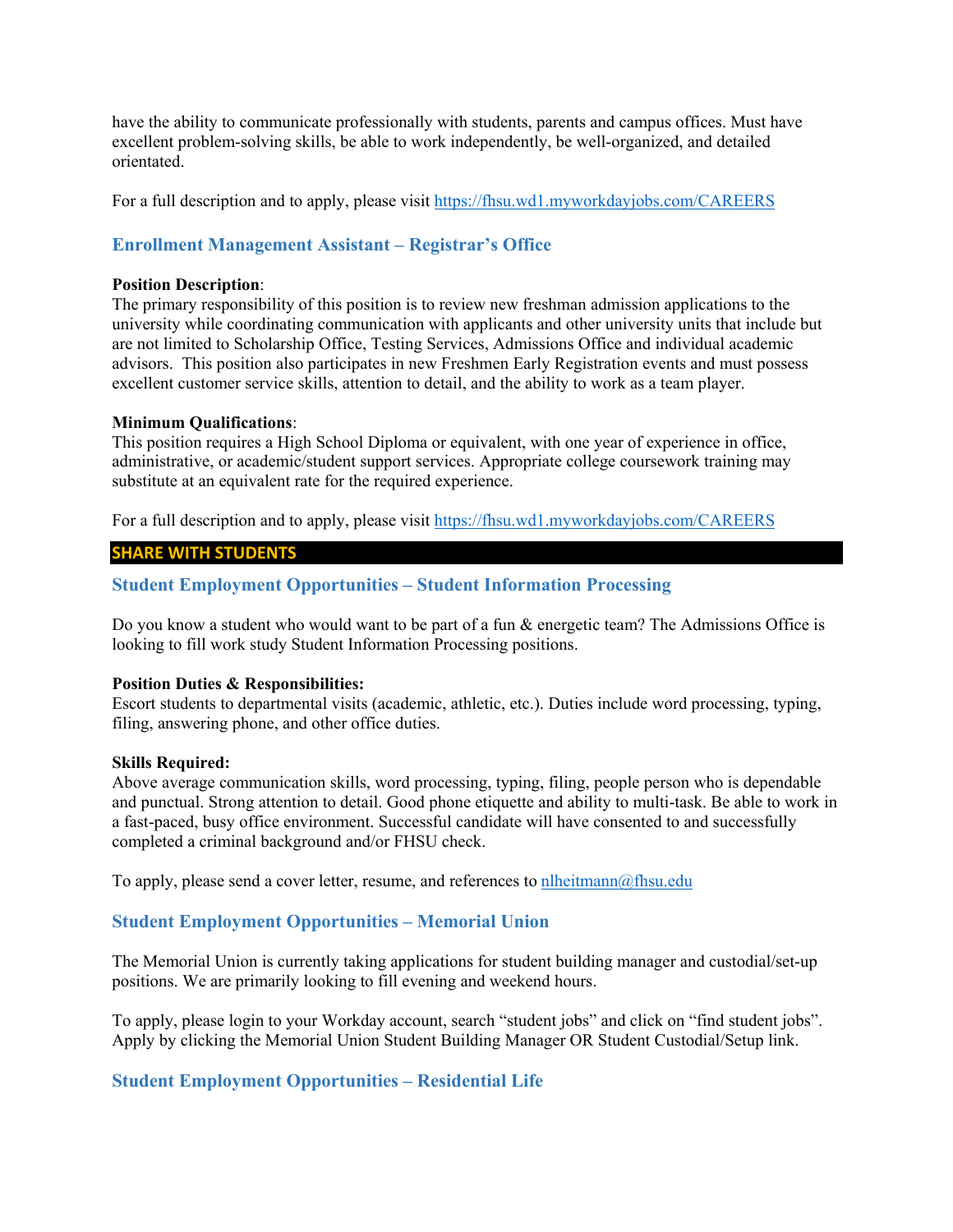Residential Life is looking for student employees to fill positions this spring.

Residential Life Student Custodians are expected to:

- Work up to 20 hours per week, flexible hours that work around your class schedule
- Assist with various duties include cleaning entrance doors  $\&$  glass, vacuuming carpet, sweeping & mopping stairwells/floors, emptying trash receptacles, operating floor scrubbing machines
- Students are NOT asked to clean toilets or showers during the school year
- Be dependable and reliable individuals that can work independently to complete their given tasks

## <span id="page-20-0"></span>**Nominate a Faculty Member for the Pilot Award**

Recognize an outstanding faculty member for the Pilot Award. Graduating seniors have the opportunity to honor a member of the Fort Hays State University teaching faculty by nominating him or her for the prestigious Pilot Award. Nominations can be made at [https://fhsualumni.com/engagement/awards/pilot](https://fhsualumni.com/engagement/awards/pilot-award-nominations/)[award-nominations/](https://fhsualumni.com/engagement/awards/pilot-award-nominations/)

## <span id="page-20-1"></span>**Paid Internships for FHSU Students**

### *Please encourage students to apply for a paid internship for Summer 2022!*

Interns will gain professional work experience with these 17 opportunities available only to FHSU students. Most positions do not require a specific degree program or major.

Each clickable link will prompt students to log in to Handshake with their TigerNetID to apply or get more information. The deadline is February 2.

#### **FHSU/Dane G. Hansen Internships:**

Insurance/Customer Service Intern – [Brian Ruder Agency/American Family Insurance](https://fhsu.joinhandshake.com/jobs/5752776/share_preview) [Human Resources Intern –](https://fhsu.joinhandshake.com/jobs/5704721/share_preview) Citizens Health Banking Intern – [Citizens State Bank & Trust Co.](https://fhsu.joinhandshake.com/jobs/5705333/share_preview) Marketing/Events Intern – [Downtown Hays Development Corp.](https://fhsu.joinhandshake.com/jobs/5757525/share_preview) [Information Technology Intern –](https://fhsu.joinhandshake.com/jobs/5758581/share_preview) Ellis County IT Department Curatorial Assistant Intern – [Ellis County Historical Society](https://fhsu.joinhandshake.com/jobs/5759572/share_preview) [Marketing/Exhibit Development Intern –](https://fhsu.joinhandshake.com/jobs/5708146/share_preview) Jewell Co. Community Development [Children's Programs Intern –](https://fhsu.joinhandshake.com/jobs/5714693/share_preview) Lincoln Carnegie Library Marketing Intern – [Main Street Arts Council](https://fhsu.joinhandshake.com/jobs/5739420/share_preview) [Accounting Intern –](https://fhsu.joinhandshake.com/jobs/5741215/share_preview) Mapes & Miller Program Research Intern – [Mitchell County Council on Aging](https://fhsu.joinhandshake.com/jobs/5743317/share_preview) [Product Engineering Intern –](https://fhsu.joinhandshake.com/jobs/5748400/share_preview) New Age Industrial [Agriculture Intern –](https://fhsu.joinhandshake.com/jobs/5749528/share_preview) Smoky Hill Ag Fitness Intern – [The Center for Health Improvement](https://fhsu.joinhandshake.com/jobs/5770425/share_preview) Employment Support Intern – [Workforce Solutions of OCCK](https://fhsu.joinhandshake.com/jobs/5752081/share_preview)

### **FHSU Service Internship:**

[Art Collection Virtual Tour Planning Intern –](https://fhsu.joinhandshake.com/jobs/5699269/share_preview) HaysMed Foundation

## **Masonic Cancer Alliance Internship:**

[Community Health Outreach Intern](https://fhsu.joinhandshake.com/jobs/5588789/share_preview)

## <span id="page-20-2"></span>**Student Employment Opportunities - Forsyth Library**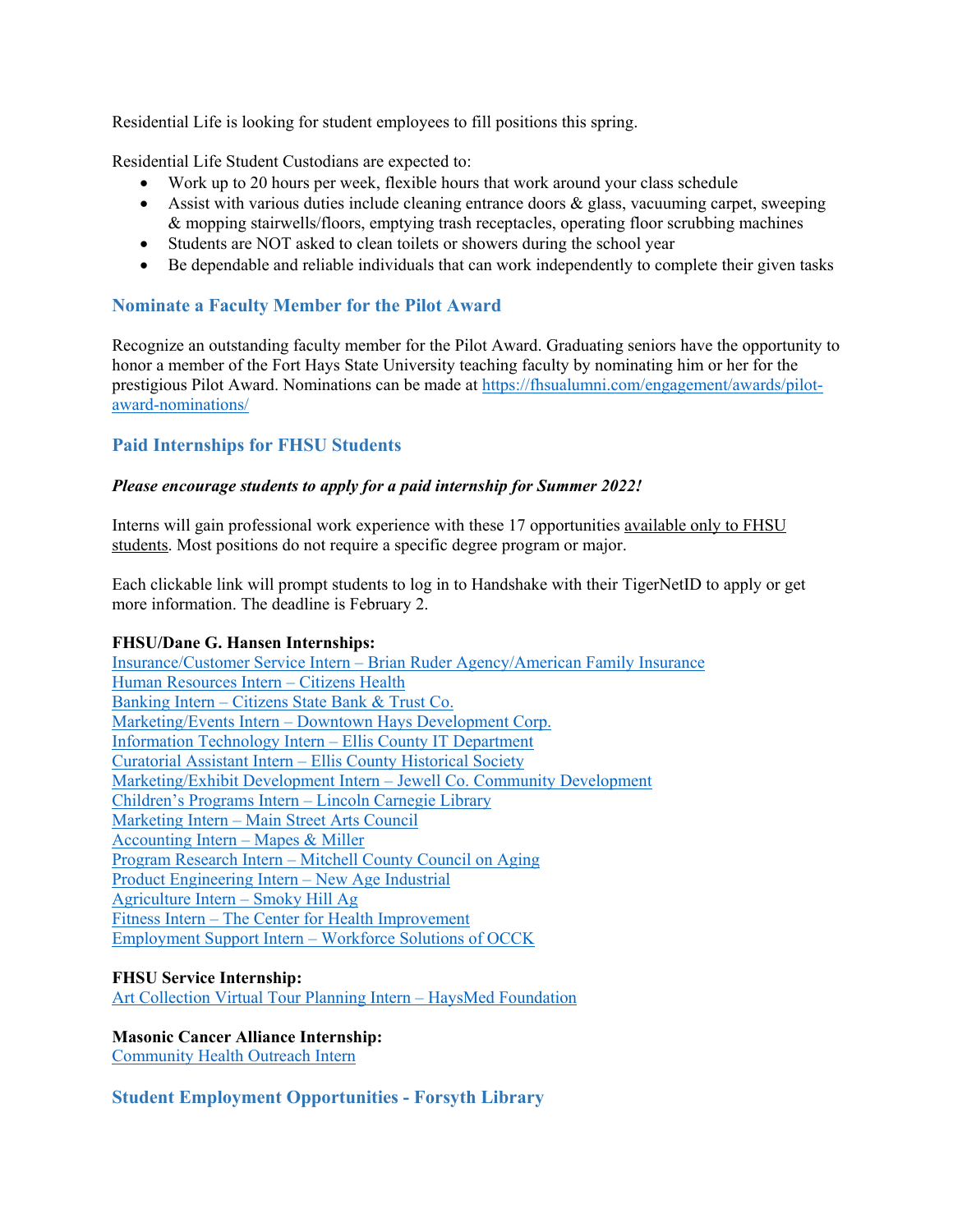### **Student Digital Curation Metadata Assistant-Workstudy/Non-workstudy-Forsyth Library**

#### **Schedule:**

Up to 20 hours per week, daytime only, no weekends.

#### **Job Description**:

The imaging assistant works with the Digital Curation Librarian to create digital surrogates of library archival and special collections materials.

#### **Duties include:**

- Scanning fragile and rare materials
- Creating administrative metadata
- Editing scanned images using Photoshop
- Creating access quality images and files
- Data entry
- Organizing digital materials
- Other duties as assigned

#### **Minimum Qualifications:**

- Proficient in Microsoft Excel
- Experience with Adobe Photoshop
- Experience with Adobe Acrobat

#### **Preferred Qualifications**

- Good organizational skills
- Ability to work on one task for an extended period of time while maintaining quality of work
- Previous experience handling fragile documents
- Previous scanning experience

#### **The student will be expected to learn:**

- How to use library scanners to create FADGI compliant master files
- Become familiar with Library of Congress digital preservation standards

Applicants should include a resume and a brief cover letter outlining their experience. This position is open to both workstudy students and non-workstudy students.

#### **Student Learning Commons Assistant-Workstudy/Non-workstudy-Forsyth Library**

#### **Schedule:**

Up to 20 hours per week, possible weekend and evening hours

#### **Job Description:**

The desk assistant provides customer service to patrons and completes circulation and collection tasks.

#### **Duties Include:**

- Greeting patrons, answering questions and directing users to appropriate library staff
- Checking in and out library materials, including tech devices
- Answering and transferring phone calls, taking messages and relaying information
- Shelving books and shelf-reading
- Collecting fines and fees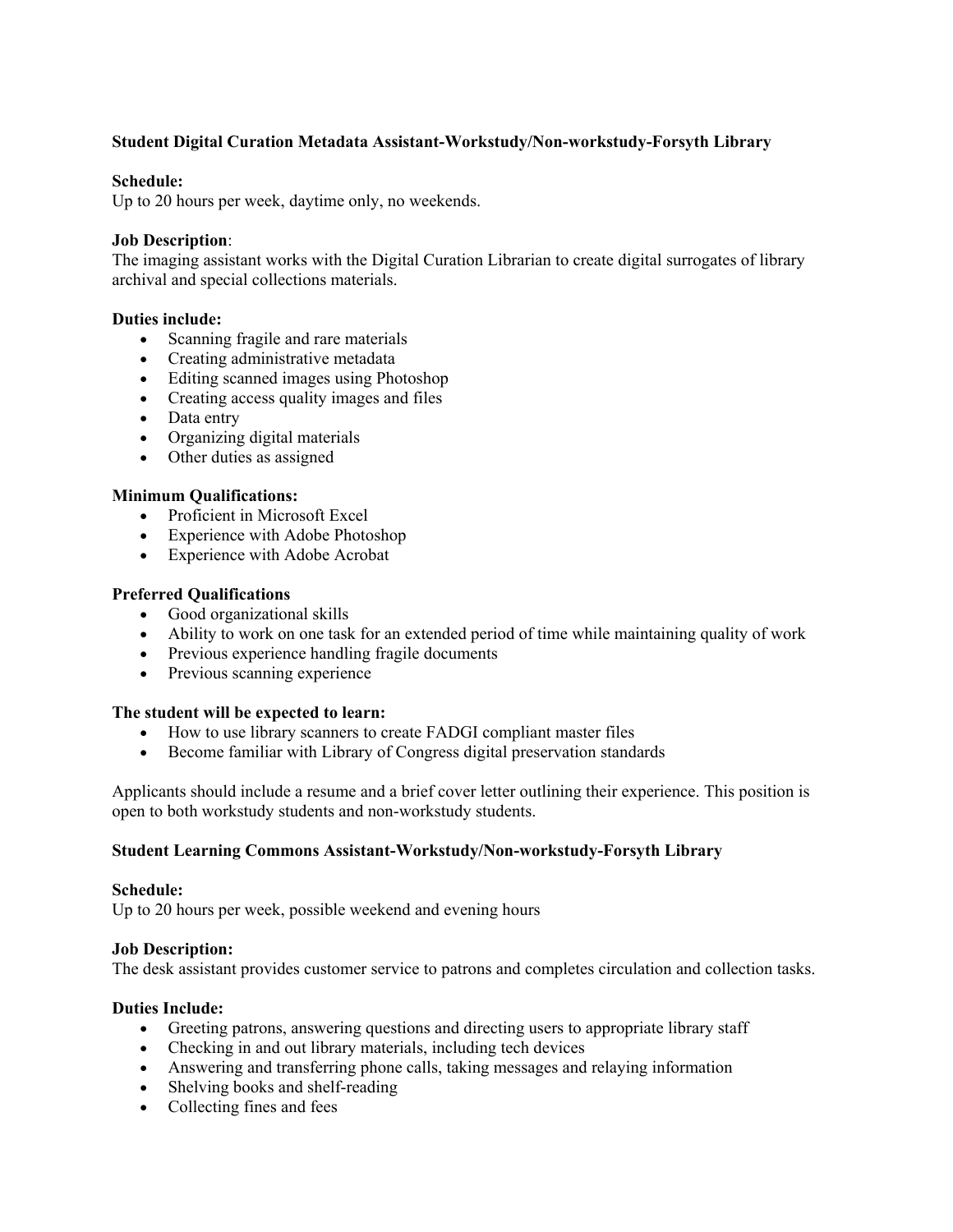- Recording patron and materials usage stats
- Assisting with use of copiers, fax machine, microfilm readers and TigerPrint
- Other duties as assigned

### **Required Qualifications:**

- Professionalism in demeanor, attitude and appearance
- Dependability/reliability
- Initiative
- Ability to comply with confidentiality requirements

### **Preferred Qualifications:**

- Excellent oral communication skills
- Experience with variety of technology
- Problem-solving skills
- Flexibility and poise
- Ability to work with little supervision

### **The student will be expected to learn:**

- Management system for both books and technology items
- Library of Congress and Dewey Decimal classification systems
- <span id="page-22-0"></span>• Library opening and closing procedures

Applicants should include a resume and brief cover letter outlining their experience.

## **FHSU Tigers Without Limits Support Group**

Tigers Without Limits is a social and support group for undergraduate students who identify as being Neurodivergent. The group aims to provide information, connections, and a community where members can feel supported, share information, and celebrate successes. Tigers Without Limits will create opportunities to:

- Share information about student support services at FHSU
- Gain feedback from group on support services on campus
- Build environments that foster friendships
- Be a safe space for members to share special interest
- Expand member information on a variety of daily living skills including social skills, empathy skills, classroom etiquette, living independently, etc.

We will meet on Mondays, starting January 24<sup>th</sup> at 1:30pm in the Memorial Union Smoky Hill Room.

## <span id="page-22-1"></span>**VALUE is back for 2022-23!**

VALUE is back! Applications for the VALUE program's 2022-23 cohort are now open! You can learn more about the program, and find the link to the application at [https://fhsu.edu/leadership/value/.](https://fhsu.edu/leadership/value/)

To be eligible for the program, students must:

- Be in good academic standing
- Be junior or senior status during their time in the VALUE program
- Have completed LDRS 300: Intro to Leadership Concepts & LDRS 302: Intro to Leadership Behavior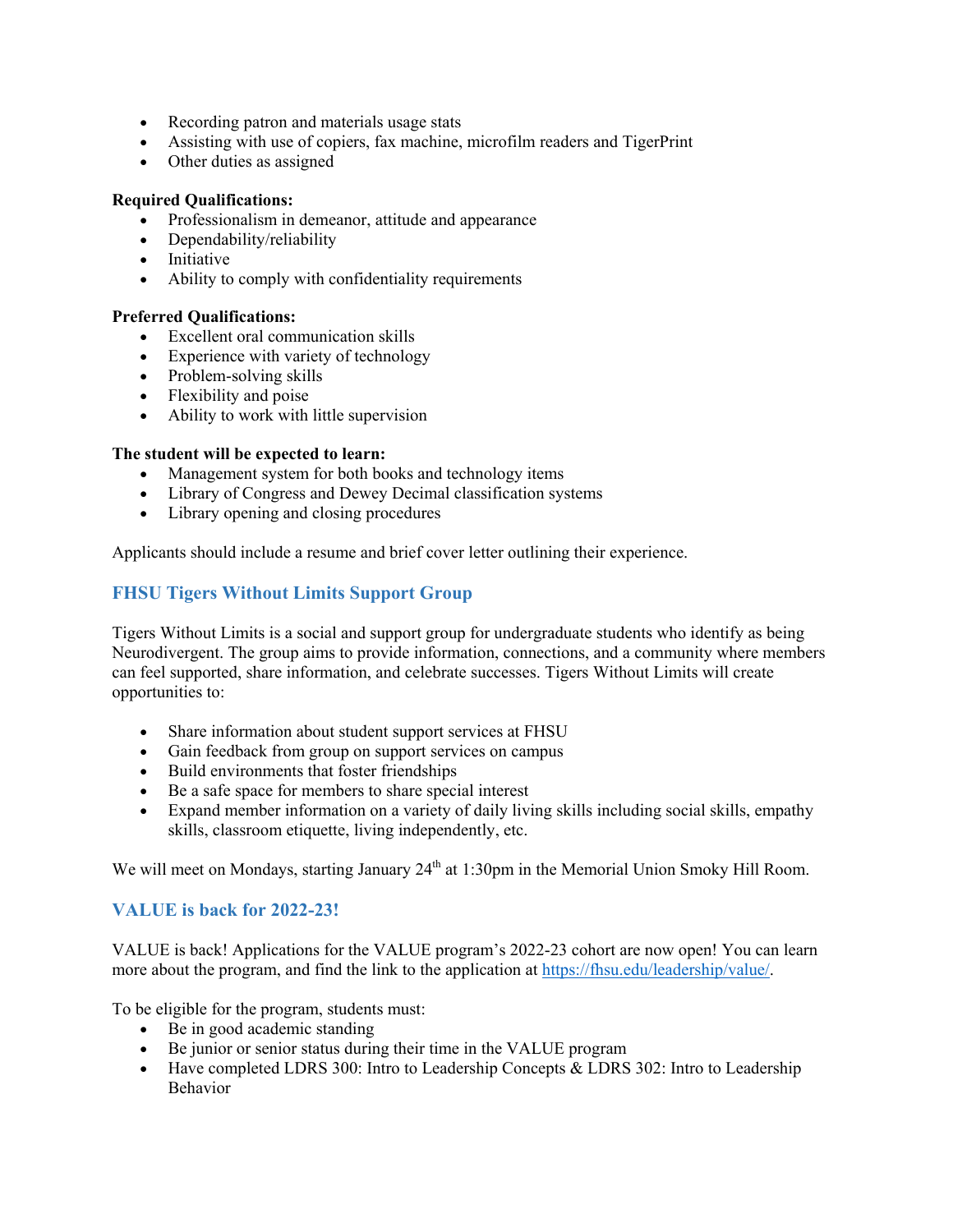• Have a willingness to go beyond the typical student experience and commit themselves to a deep degree of scholarship and service.

This program is open to all on-campus and online\* students!\*\*

Join us for an info session in February to learn more. Find dates and times at [https://fhsu.edu/leadership/value/value-info-sessions.](https://fhsu.edu/leadership/value/value-info-sessions) 

*\*Success in the VALUE program relies heavily on the two Advanced Leadership Labs, which are courses presented in a seminar format. The peer-to-peer interaction associated with the Advanced Leadership Labs not only reinforces the skills of collaboration and operations in organizations but also allows students to engage with each other on both an academic and personal level as students progress through the program. If you are an online student at FHSU, students must be willing to attend class, via Zoom, Tuesdays and Thursdays from Noon - 1:15 Central Time, on a weekly basis throughout the fall and spring semesters of the program. Individual arrangements should be discussed with the instructor for instances in which students are unable to attend class.*

*\*\*Only 8-10 students are selected for the VALUE program each year.*

If you have questions about the program, contact Kaley Klaus  $(krklaus@fhsu.edu)$  or Justin Greenleaf [\(jpgreenleaf@fhsu.edu\)](mailto:jpgreenleaf@fhsu.edu) in the Department of Leadership Studies (Rarick Hall 119).

## <span id="page-23-0"></span>**Interview Opportunities - McPherson County Special Education Cooperative + Techtronic Industries (TTI)**

#### **McPherson County Special Education Cooperative will conduct on-campus interviews February 8.**

Students can use the following links to apply and sign up (by February 4) for an interview time.

[Speech Pathologist](https://fhsu.joinhandshake.com/jobs/5762496/share_preview) [Early Childhood Teacher \(K-3\) McKids](https://fhsu.joinhandshake.com/jobs/5764246/share_preview) [Special Education Teachers \(PreK-12\) -](https://fhsu.joinhandshake.com/jobs/5678196/share_preview) anticipated

#### **Techtronic Industries (TTI) will conduct on-campus interviews February 9.**

Students can use this link to apply and sign up for an interview time: [Field Sales and Marketing](https://fhsu.joinhandshake.com/jobs/5834065/share_preview)  **[Representative](https://fhsu.joinhandshake.com/jobs/5834065/share_preview)** 

#### <span id="page-23-1"></span>**Resume Madness!**

Join us for RESUME MADNESS **on Wednesday, February 9th from 5-7 pm**, at the Center for Student Success (1<sup>st</sup> Floor) Career Lounge.

Need to update your resume? Have questions on how to make your document more professional?

Meet with Career Services staff and a representative from Techtronic Industries for a resume review during this come-and-go evening event.

### <span id="page-23-2"></span>**Pizza for Future STEM Education Students**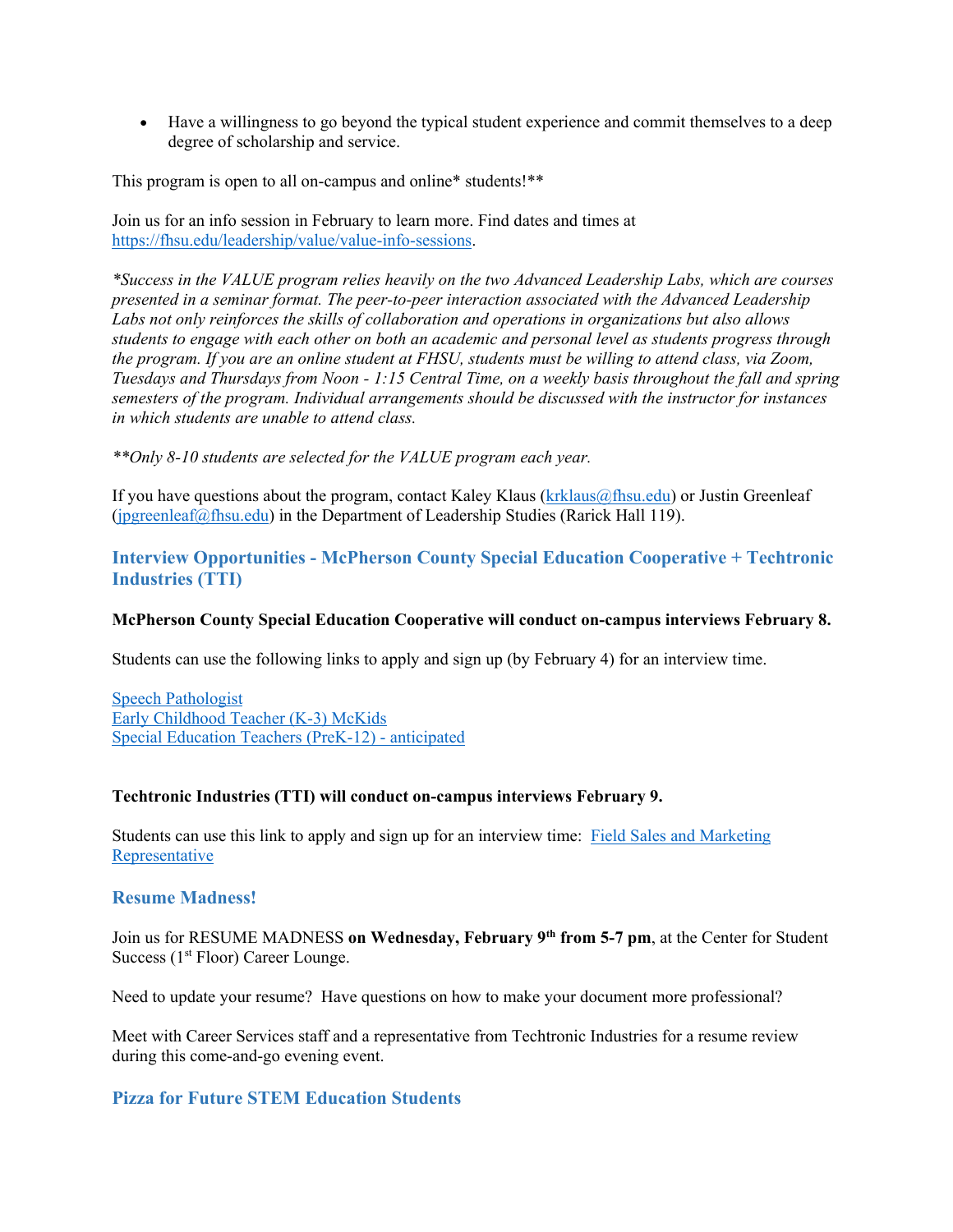Free pizza in the Foundry (new student center on the first floor of Rarick) on Feb 1 at 11:30 – 1:00 for students interested in a science or math teaching career. Earl Legleiter will be discussing the scholarship (\$14,300/year), and education as a STEM profession. Scholarship applications are due on Feb.  $15<sup>th</sup>$ . Information about the scholarship, and an application form can be found at <https://www.fhsu.edu/smei/noyce/>

## <span id="page-24-0"></span>**Student Employment Opportunities – Docking Institute**

Student Telephone Surveyor - Non-workstudy - Docking Institute

#### **Job Description**

Telephone surveyors will conduct telephone interviews at the Docking Institute's Center for Survey Research on behalf of various governmental and non-profit entities, typically during set shifts (10am-12pm, 2pm-4pm, 5pm-9pm) on an as-needed basis. Training is provided. Interested students will be placed on a training list and will be contacted once an opening is available. The pay is \$10 per hour (after an initial training/trial period at \$8.25 an hour).

Surveyors must be able to follow instructions, successfully implement interviewing techniques, and demonstrate basic computer knowledge and proficiency with the telephone interviewing software. They must show good judgment and exhibit a pleasant, professional manner while securing and maintaining cooperation of respondents, resolving difficult situations with respondents, and securing assistance from supervisors. Interviewers must possess excellent written and verbal communication skills in the language in which the interviews are conducted. Clear reading comprehension of the interview questions and articulation of the interview questions over the telephone must be demonstrated. Recording of call dispositions, responses, and other data must be accurate and concise.

To apply, please login to your Workday account, search "student jobs" and click on "find student jobs". Apply by clicking the Student Telephone Surveyor link.

Student Research Assistant - Non-workstudy - Docking Institute of Public Affairs

#### **Job Description**

Provide research assistance on various projects contracted through the Docking Institute of Public Affairs. Must be willing to assist staff members on non-research projects and perform administrative duties. Must be willing to perform a variety of tasks.

Computer and keyboarding experience is necessary, knowledgeable in Microsoft Word & Excel, able to multi-task and prioritize, high level of attention to detail and accuracy, prefer social science or political science majors, hours flexible but must be dependable.

To apply, please login to your Workday account, search "student jobs" and click on "find student jobs". Apply by clicking the Student Research Assistant link.

#### <span id="page-24-1"></span>**Health & Wellness Career Fair 2022**

Friday, February 11th, 2022, 10:00 am - 11:30 am CST [Memorial Union, Fort Hays Ballroom](http://maps.google.com/?q=Memorial%20Union,%20Fort%20Hays%20Ballroom)

Career Services invites you to attend the upcoming Health & Wellness Career Fair.